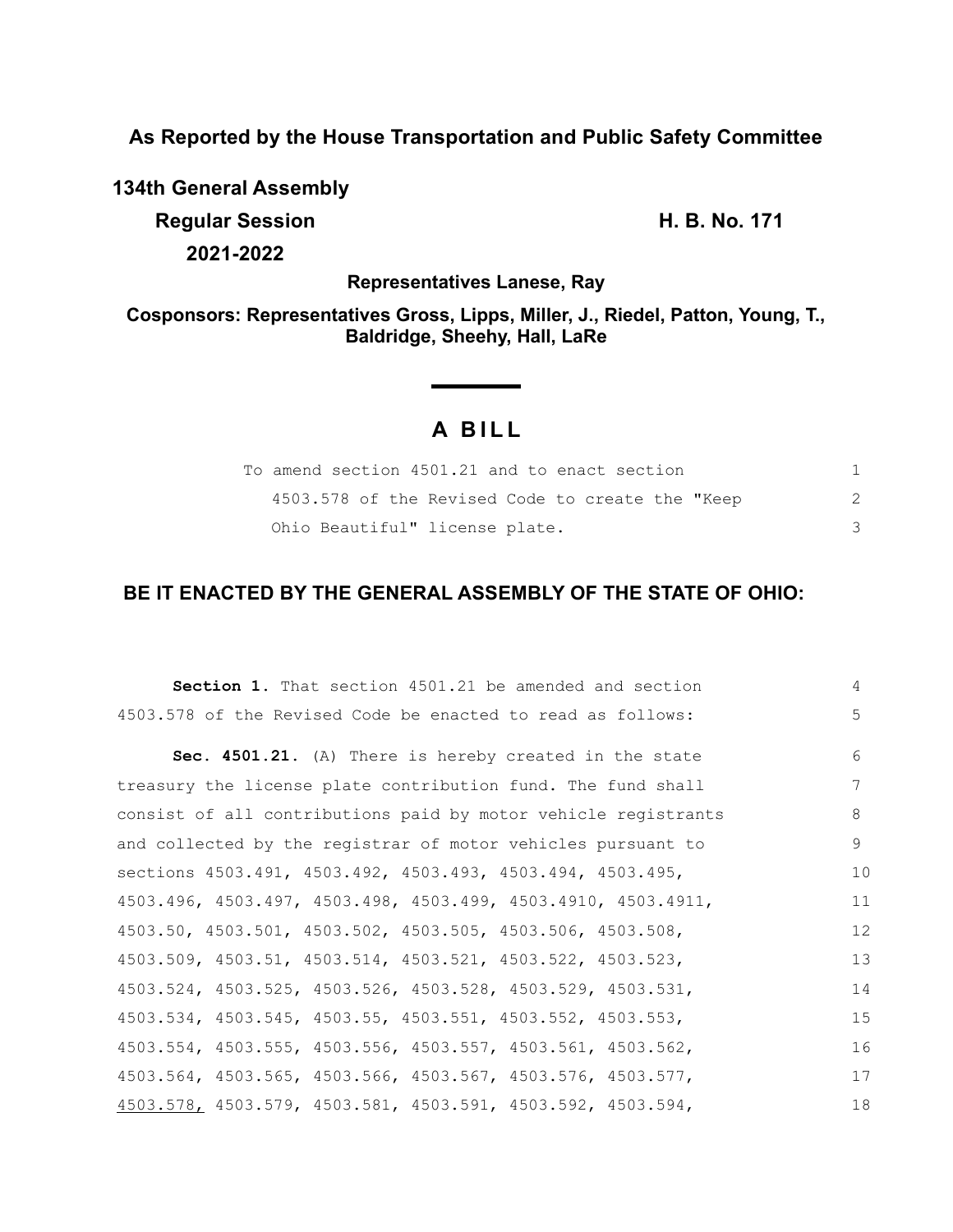#### **H. B. No. 171** Page 2 **As Reported by the House Transportation and Public Safety Committee**

4503.595, 4503.596, 4503.67, 4503.68, 4503.69, 4503.70, 4503.701, 4503.702, 4503.71, 4503.711, 4503.712, 4503.713, 4503.714, 4503.715, 4503.716, 4503.72, 4503.722, 4503.724, 4503.725, 4503.73, 4503.732, 4503.733, 4503.734, 4503.74, 4503.75, 4503.751, 4503.752, 4503.754, 4503.763, 4503.764, 4503.765, 4503.767, 4503.85, 4503.86, 4503.87, 4503.871, 4503.872, 4503.873, 4503.874, 4503.875, 4503.876, 4503.877, 4503.878, 4503.879, 4503.88, 4503.881, 4503.882, 4503.883, 4503.884, 4503.89, 4503.891, 4503.892, 4503.893, 4503.899, 4503.90, 4503.901, 4503.902, 4503.903, 4503.904, 4503.905, 4503.906, 4503.907, 4503.908, 4503.909, 4503.92, 4503.931, 4503.932, 4503.94, 4503.941, 4503.942, 4503.944, 4503.945, 4503.951, 4503.952, 4503.953, 4503.954, 4503.955, 4503.956, 4503.957, 4503.958, 4503.961, 4503.962, 4503.963, 4503.97, and 4503.98 of the Revised Code. 19 20 21 22 23 24 25 26 27 28 29 30 31 32 33

(B) The registrar shall pay the contributions the registrar collects in the fund as follows:

The registrar shall pay the contributions received pursuant to section 4503.491 of the Revised Code to the breast cancer fund of Ohio, which shall use that money only to pay for programs that provide assistance and education to Ohio breast cancer patients and that improve access for such patients to quality health care and clinical trials and shall not use any of the money for abortion information, counseling, services, or other abortion-related activities.

The registrar shall pay the contributions the registrar receives pursuant to section 4503.492 of the Revised Code to the organization cancer support community central Ohio, which shall deposit the money into the Sheryl L. Kraner Fund of that organization. Cancer support community central Ohio shall expend 44 45 46 47 48

34 35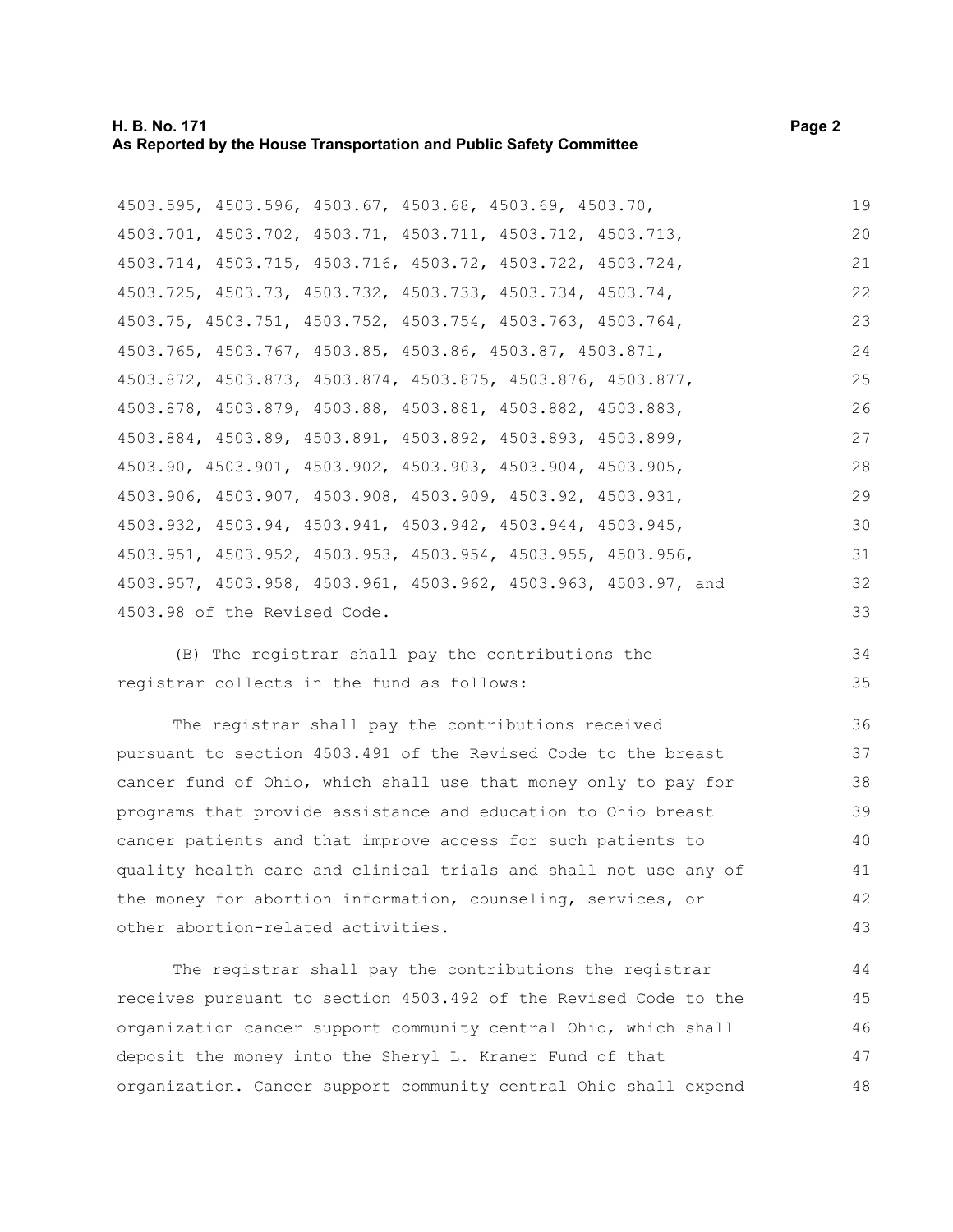#### **H. B. No. 171** Page 3 **As Reported by the House Transportation and Public Safety Committee**

the money it receives pursuant to this division only in the same manner and for the same purposes as that organization expends other money in that fund. 49 50 51

The registrar shall pay the contributions received pursuant to section 4503.493 of the Revised Code to the autism society of Ohio, which shall use the contributions for programs and autism awareness efforts throughout the state. 52 53 54 55

The registrar shall pay the contributions the registrar receives pursuant to section 4503.494 of the Revised Code to the national multiple sclerosis society for distribution in equal amounts to the northwestern Ohio, Ohio buckeye, and Ohio valley chapters of the national multiple sclerosis society. These chapters shall use the money they receive under this section to assist in paying the expenses they incur in providing services directly to their clients. 56 57 58 59 60 61 62 63

The registrar shall pay the contributions the registrar receives pursuant to section 4503.495 of the Revised Code to the national pancreatic cancer foundation, which shall use the money it receives under this section to assist those who suffer with pancreatic cancer and their families.

The registrar shall pay the contributions the registrar receives pursuant to section 4503.496 of the Revised Code to the Ohio sickle cell and health association, which shall use the contributions to help support educational, clinical, and social support services for adults who have sickle cell disease.

The registrar shall pay the contributions the registrar receives pursuant to section 4503.497 of the Revised Code to the St. Baldrick's foundation, which shall use the contributions for its research and other programs. 74 75 76 77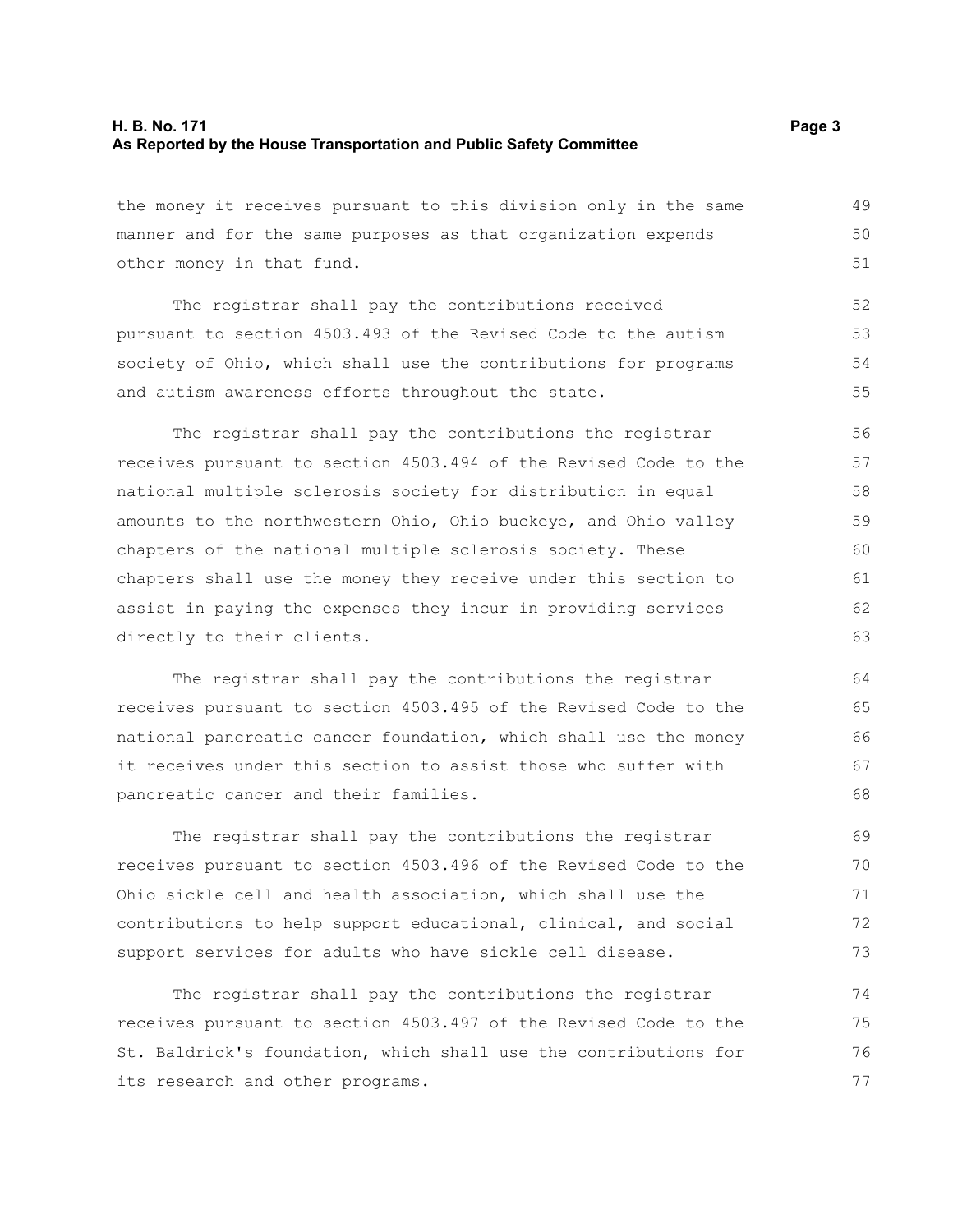#### **H. B. No. 171** Page 4 **As Reported by the House Transportation and Public Safety Committee**

The registrar shall pay the contributions the registrar receives pursuant to section 4503.498 of the Revised Code to special olympics Ohio, inc., which shall use the contributions for its programs, charitable efforts, and other activities. 78 79 80 81

The registrar shall pay the contributions the registrar receives pursuant to section 4503.499 of the Revised Code to the children's glioma cancer foundation, which shall use the contributions for its research and other programs.

The registrar shall pay the contributions the registrar receives pursuant to section 4503.4910 of the Revised Code to the KylerStrong foundation, which shall use the contributions to raise awareness of brain cancer caused by diffuse intrinsic pontine glioma and to fund research for the cure of such cancer. 86 87 88 89 90

The registrar shall pay the contributions the registrar receives pursuant to section 4503.4911 of the Revised Code to the research institution for childhood cancer at nationwide children's hospital, which shall use the contributions to fund research for the cure of childhood cancers. 91 92 93 94 95

The registrar shall pay the contributions the registrar receives pursuant to section 4503.50 of the Revised Code to the future farmers of America foundation, which shall deposit the contributions into its general account to be used for educational and scholarship purposes of the future farmers of America foundation. 96 97 98 99 100 101

The registrar shall pay the contributions the registrar receives pursuant to section 4503.501 of the Revised Code to the 4-H youth development program of the Ohio state university extension program, which shall use those contributions to pay the expenses it incurs in conducting its educational activities. 102 103 104 105 106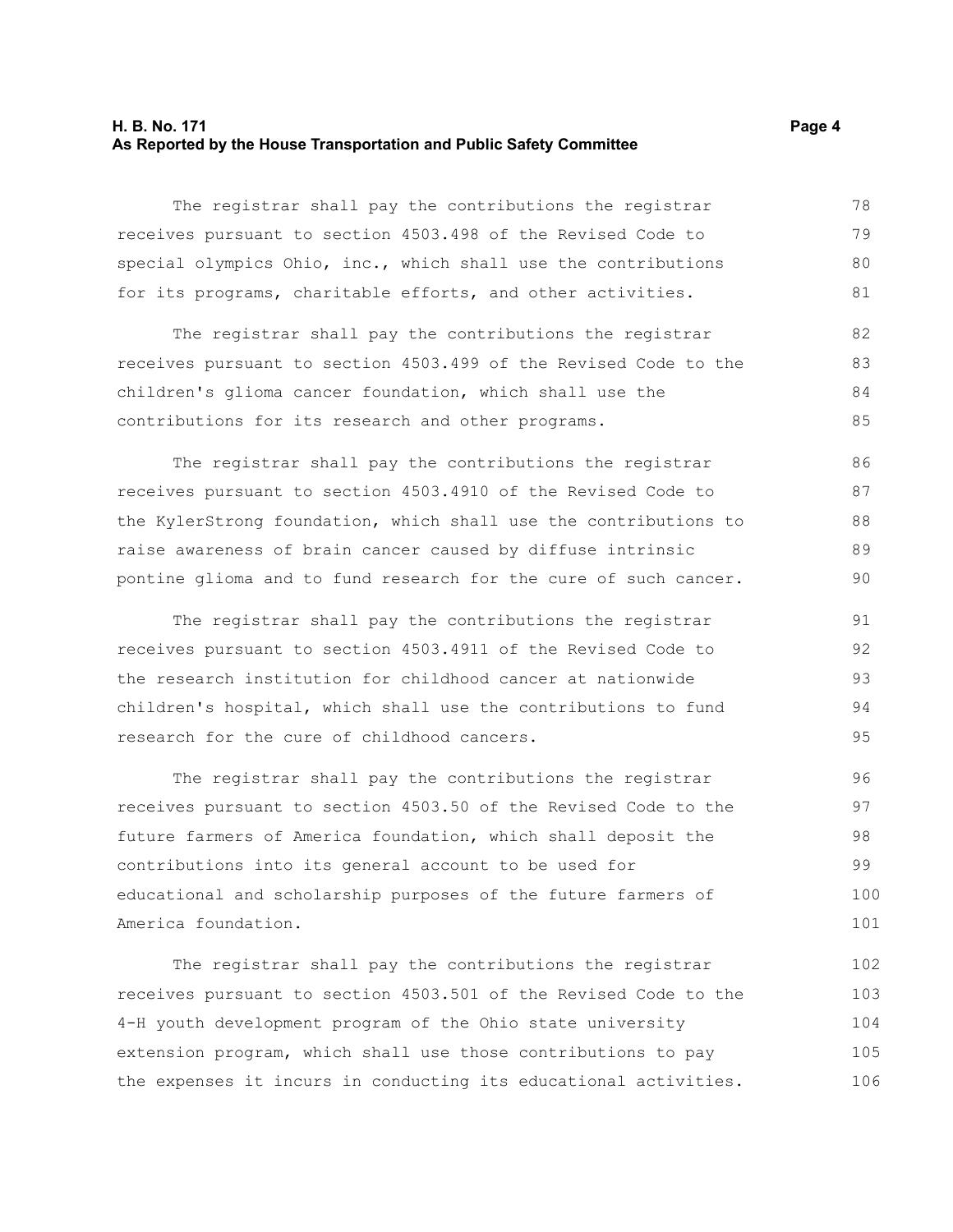#### **H. B. No. 171** Page 5 **As Reported by the House Transportation and Public Safety Committee**

The registrar shall pay the contributions received pursuant to section 4503.502 of the Revised Code to the Ohio cattlemen's foundation, which shall use those contributions for scholarships and other educational activities. 107 108 109 110

The registrar shall pay the contributions received pursuant to section 4503.505 of the Revised Code to the organization Ohio region phi theta kappa, which shall use those contributions for scholarships for students who are members of that organization. 111 112 113 114 115

The registrar shall pay the contributions the registrar receives pursuant to section 4503.506 of the Revised Code to Ohio demolay, which shall use the contributions for scholarships, educational programs, and any other programs or events the organization holds or sponsors in this state. 116 117 118 119 120

The registrar shall pay the contributions received pursuant to section 4503.508 of the Revised Code to the organization bottoms up diaper drive to provide funding for that organization for collecting and delivering diapers to parents in need. 121 122 123 124 125

The registrar shall pay the contributions the registrar receives pursuant to section 4503.509 of the Revised Code to a kid again, incorporated for distribution in equal amounts to the Ohio chapters of a kid again. 126 127 128 129

The registrar shall pay each contribution the registrar receives pursuant to section 4503.51 of the Revised Code to the university or college whose name or marking or design appears on collegiate license plates that are issued to a person under that section. A university or college that receives contributions from the fund shall deposit the contributions into its general 130 131 132 133 134 135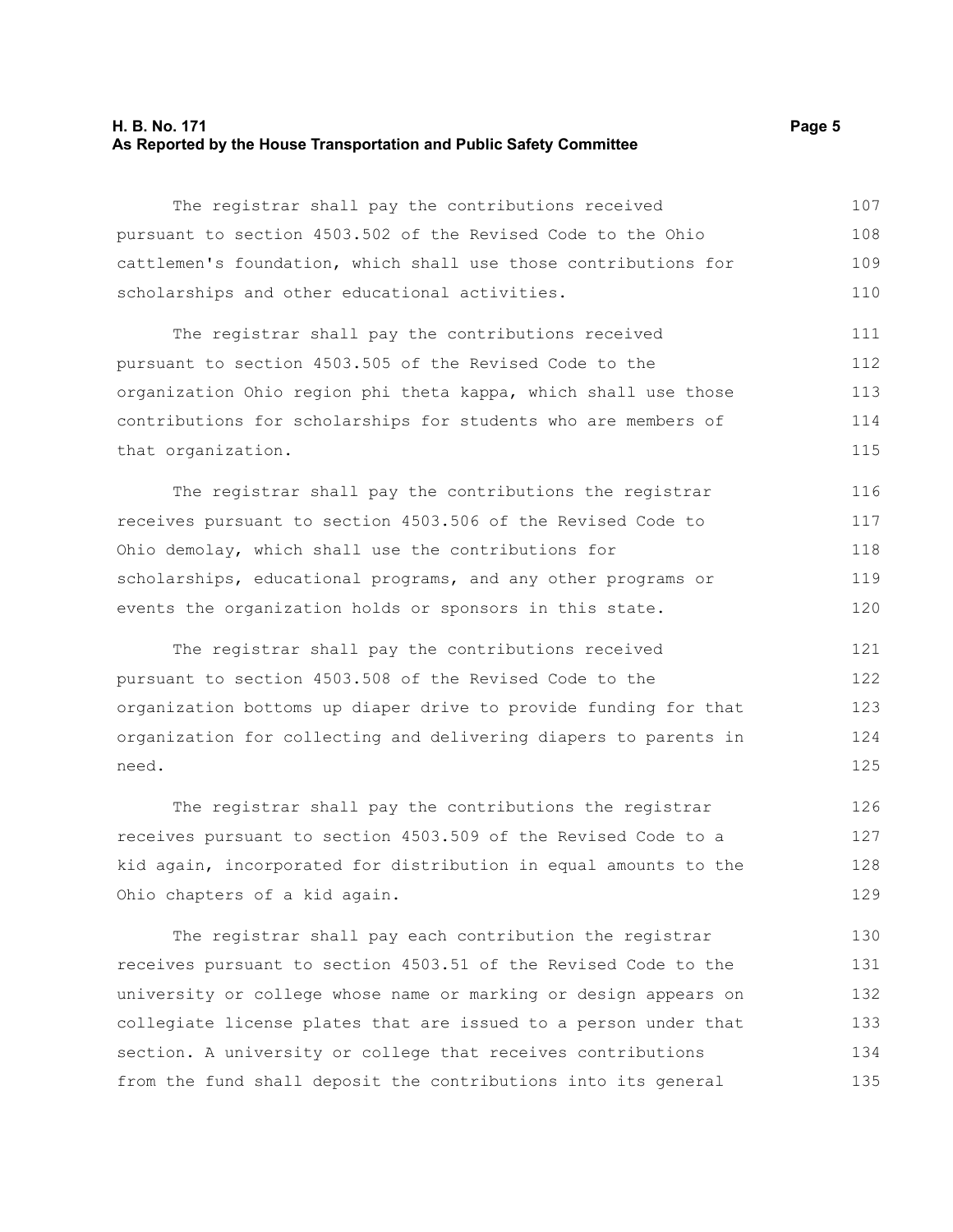### **H. B. No. 171 Page 6 As Reported by the House Transportation and Public Safety Committee**

scholarship fund.

The registrar shall pay the contributions the registrar receives pursuant to section 4503.514 of the Revised Code to the university of Notre Dame in South Bend, Indiana, for purposes of awarding grants or scholarships to residents of Ohio who attend the university. The university shall not use any of the funds it receives for purposes of administering the scholarship program. The registrar shall enter into appropriate agreements with the university of Notre Dame to effectuate the distribution of such funds as provided in this section. 137 138 139 140 141 142 143 144 145

The registrar shall pay the contributions the registrar receives pursuant to section 4503.521 of the Revised Code to the Ohio bicycle federation to assist that organization in paying for the educational programs it sponsors in support of Ohio cyclists of all ages.

The registrar shall pay the contributions the registrar receives pursuant to section 4503.522 of the Revised Code to the "friends of Perry's victory and international peace memorial, incorporated," a nonprofit corporation organized under the laws of this state, to assist that organization in paying the expenses it incurs in sponsoring or holding charitable, educational, and cultural events at the monument. 151 152 153 154 155 156 157

The registrar shall pay the contributions the registrar receives pursuant to section 4503.523 of the Revised Code to the fairport lights foundation, which shall use the money to pay for the restoration, maintenance, and preservation of the lighthouses of fairport harbor. 158 159 160 161 162

The registrar shall pay the contributions the registrar receives pursuant to section 4503.524 of the Revised Code to the 163 164

136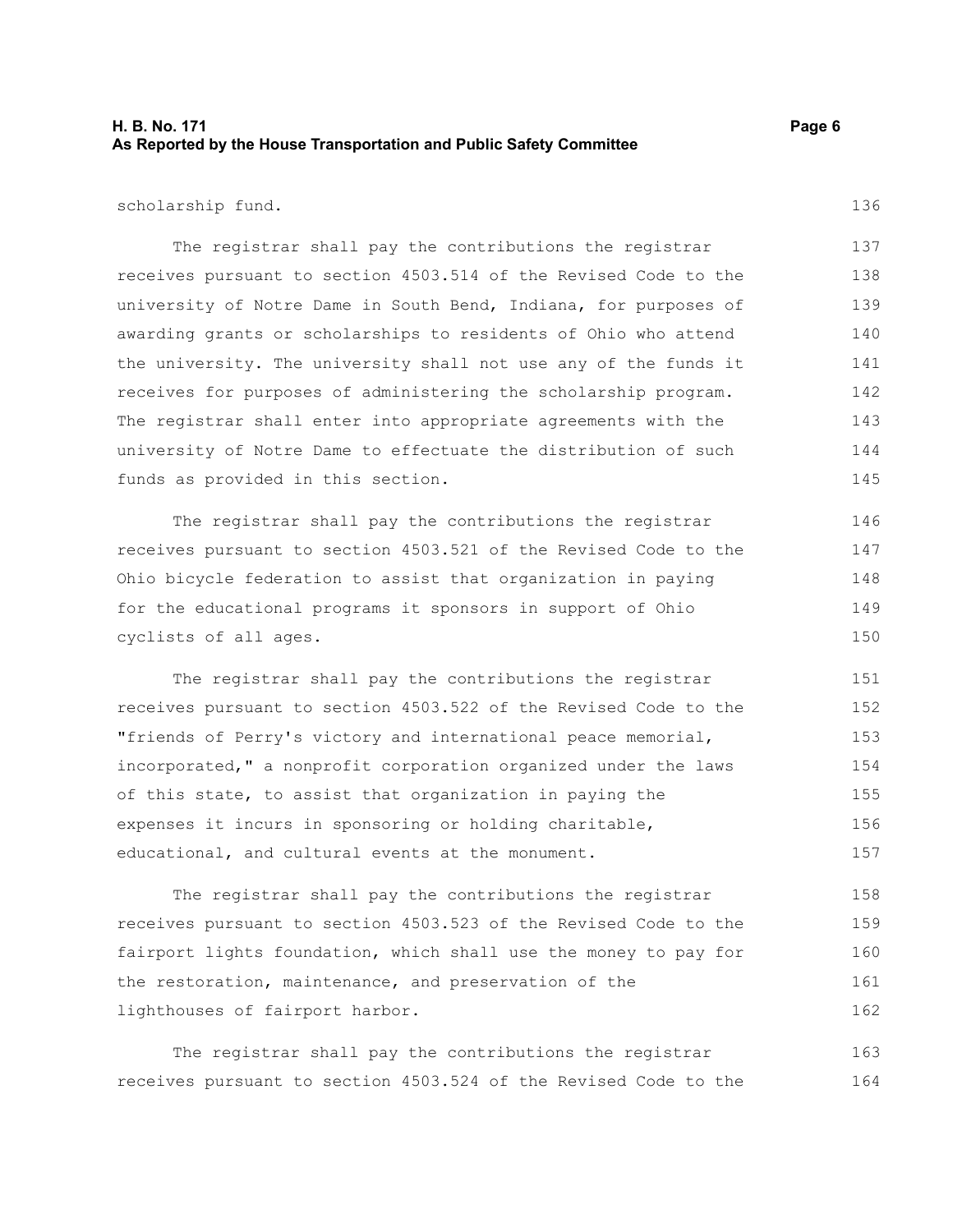#### **H. B. No. 171** Page 7 **As Reported by the House Transportation and Public Safety Committee**

Massillon tiger football booster club, which shall use the contributions only to promote and support the football team of Washington high school of the Massillon city school district. 165 166 167

The registrar shall pay the contributions the registrar receives pursuant to section 4503.525 of the Revised Code to the United States power squadron districts seven, eleven, twentyfour, and twenty-nine in equal amounts. Each power squadron district shall use the money it receives under this section to pay for the educational boating programs each district holds or sponsors within this state. 168 169 170 171 172 173 174

The registrar shall pay the contributions the registrar receives pursuant to section 4503.526 of the Revised Code to the Ohio district Kiwanis foundation of the Ohio district of Kiwanis international, which shall use the money it receives under this section to pay the costs of its educational and humanitarian activities.

The registrar shall pay the contributions the registrar receives pursuant to section 4503.528 of the Revised Code to the Ohio children's alliance, which shall use the money it receives under this section to pay the expenses it incurs in advancing its mission of sustainably improving the provision of services to children, young adults, and families in this state. 181 182 183 184 185 186

The registrar shall pay the contributions the registrar receives pursuant to section 4503.529 of the Revised Code to the Ohio nurses foundation. The foundation shall use the money it receives under this section to provide educational scholarships to assist individuals who aspire to join the nursing profession, to assist nurses in the nursing profession who seek to advance their education, and to support persons conducting nursing research concerning the evidence-based practice of nursing and 187 188 189 190 191 192 193 194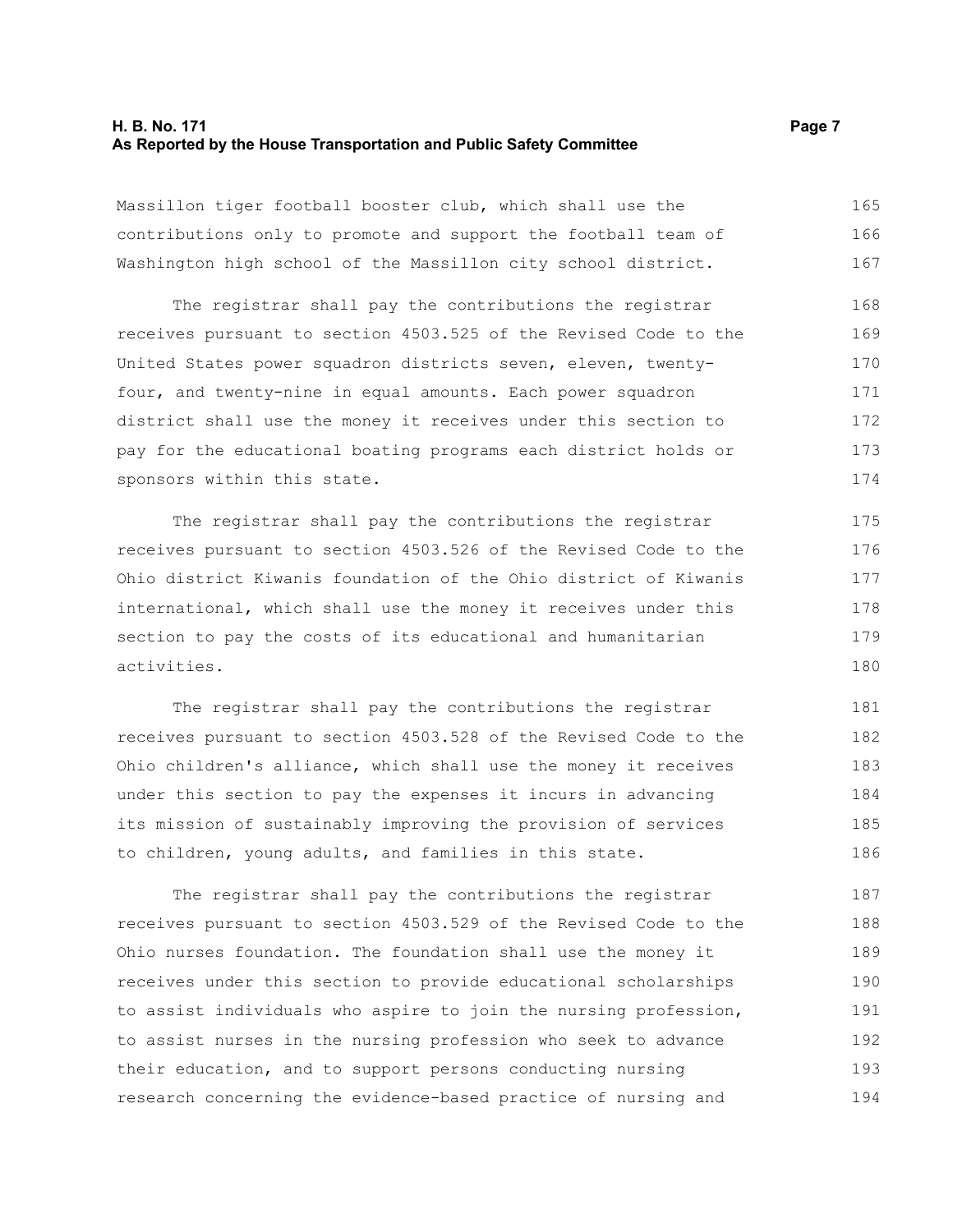### **H. B. No. 171 Page 8 As Reported by the House Transportation and Public Safety Committee**

the improvement of patient outcomes.

The registrar shall pay the contributions the registrar receives pursuant to section 4503.531 of the Revised Code to the thank you foundation, incorporated, a nonprofit corporation organized under the laws of this state, to assist that organization in paying for the charitable activities and programs it sponsors in support of United States military personnel, veterans, and their families. 196 197 198 199 200 201 202

The registrar shall pay the contributions the registrar receives pursuant to section 4503.534 of the Revised Code to the disabled American veterans department of Ohio, to be used for programs that serve disabled American veterans and their families.

The registrar shall pay the contributions the registrar receives pursuant to section 4503.55 of the Revised Code to the pro football hall of fame, which shall deposit the contributions into a special bank account that it establishes and which shall be separate and distinct from any other account the pro football hall of fame maintains, to be used exclusively for the purpose of promoting the pro football hall of fame as a travel destination. 208 209 210 211 212 213 214 215

The registrar shall pay the contributions that are paid to the registrar pursuant to section 4503.545 of the Revised Code to the national rifle association foundation, which shall use the money to pay the costs of the educational activities and programs the foundation holds or sponsors in this state. 216 217 218 219 220

The registrar shall pay to the Ohio pet fund the contributions the registrar receives pursuant to section 4503.551 of the Revised Code and any other money from any other 221 222 223

204 205

206 207

203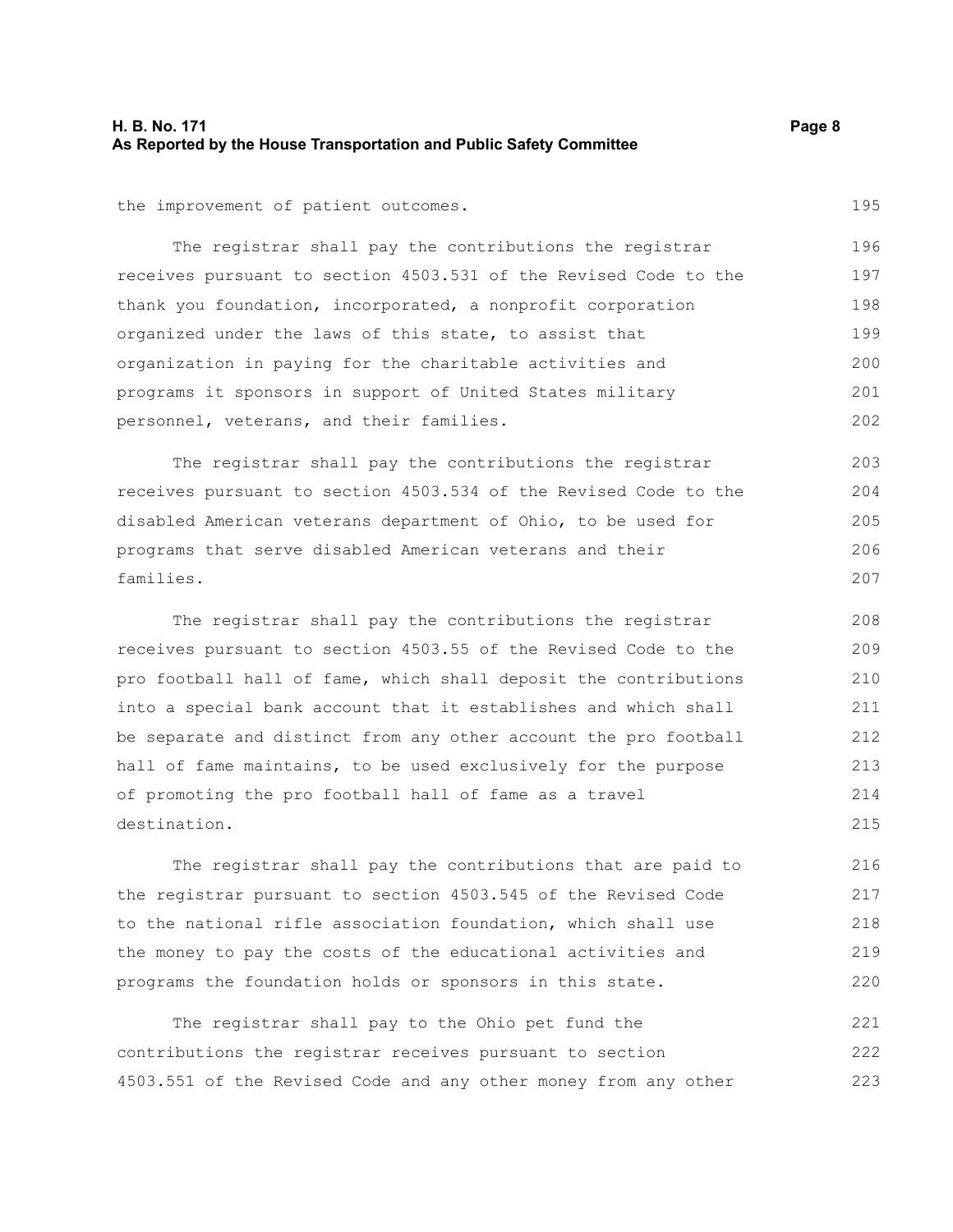#### **H. B. No. 171 Page 9 As Reported by the House Transportation and Public Safety Committee**

source, including donations, gifts, and grants, that is designated by the source to be paid to the Ohio pet fund. The Ohio pet fund shall use the moneys it receives under this section to support programs for the sterilization of dogs and cats and for educational programs concerning the proper veterinary care of those animals, and for expenses of the Ohio pet fund that are reasonably necessary for it to obtain and maintain its tax-exempt status and to perform its duties. 224 225 226 227 228 229 230 231

The registrar shall pay the contributions the registrar receives pursuant to section 4503.552 of the Revised Code to the rock and roll hall of fame and museum, incorporated. 232 233 234

The registrar shall pay the contributions the registrar receives pursuant to section 4503.553 of the Revised Code to the Ohio coalition for animals, incorporated, a nonprofit corporation. Except as provided in division (B) of this section, the coalition shall distribute the money to its members, and the members shall use the money only to pay for educational, charitable, and other programs of each coalition member that provide care for unwanted, abused, and neglected horses. The Ohio coalition for animals may use a portion of the money to pay for reasonable marketing costs incurred in the design and promotion of the license plate and for administrative costs incurred in the disbursement and management of funds received under this section. 235 236 237 238 239 240 241 242 243 244 245 246 247

The registrar shall pay the contributions the registrar receives pursuant to section 4503.554 of the Revised Code to the Ohio state council of the knights of Columbus, which shall use the contributions to pay for its charitable activities and programs. 248 249 250 251 252

The registrar shall pay the contributions the registrar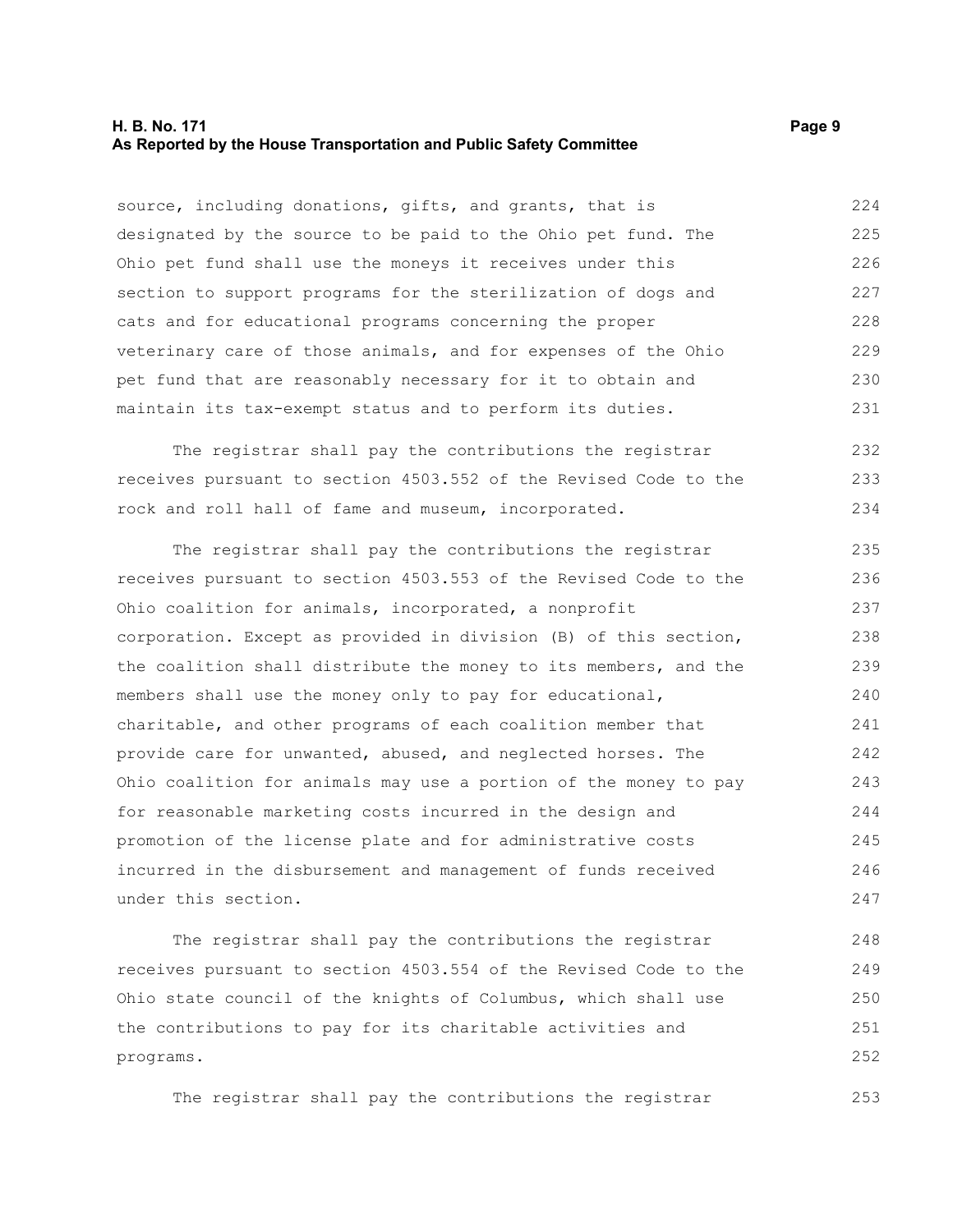#### **H. B. No. 171 Page 10 As Reported by the House Transportation and Public Safety Committee**

receives pursuant to section 4503.555 of the Revised Code to the western reserve historical society, which shall use the contributions to fund the Crawford auto aviation museum. 254 255 256

The registrar shall pay the contributions the registrar receives pursuant to section 4503.556 of the Revised Code to the Erica J. Holloman foundation, inc., for the awareness of triple negative breast cancer. The foundation shall use the contributions for charitable and educational purposes. 257 258 259 260 261

The registrar shall pay each contribution the registrar receives pursuant to section 4503.557 of the Revised Code to the central Ohio chapter of the Ronald McDonald house charities, which shall distribute the contribution to the chapter of the Ronald McDonald house charities in whose geographic territory the person who paid the contribution resides. 262 263 264 265 266 267

The registrar shall pay the contributions the registrar receives pursuant to section 4503.561 of the Revised Code to the state of Ohio chapter of ducks unlimited, inc., which shall deposit the contributions into a special bank account that it establishes. The special bank account shall be separate and distinct from any other account the state of Ohio chapter of ducks unlimited, inc., maintains and shall be used exclusively for the purpose of protecting, enhancing, restoring, and managing wetlands and conserving wildlife habitat. The state of Ohio chapter of ducks unlimited, inc., annually shall notify the registrar in writing of the name, address, and account to which such payments are to be made. 268 269 270 271 272 273 274 275 276 277 278 279

The registrar shall pay the contributions the registrar receives pursuant to section 4503.562 of the Revised Code to the Mahoning river consortium, which shall use the money to pay the expenses it incurs in restoring and maintaining the Mahoning 280 281 282 283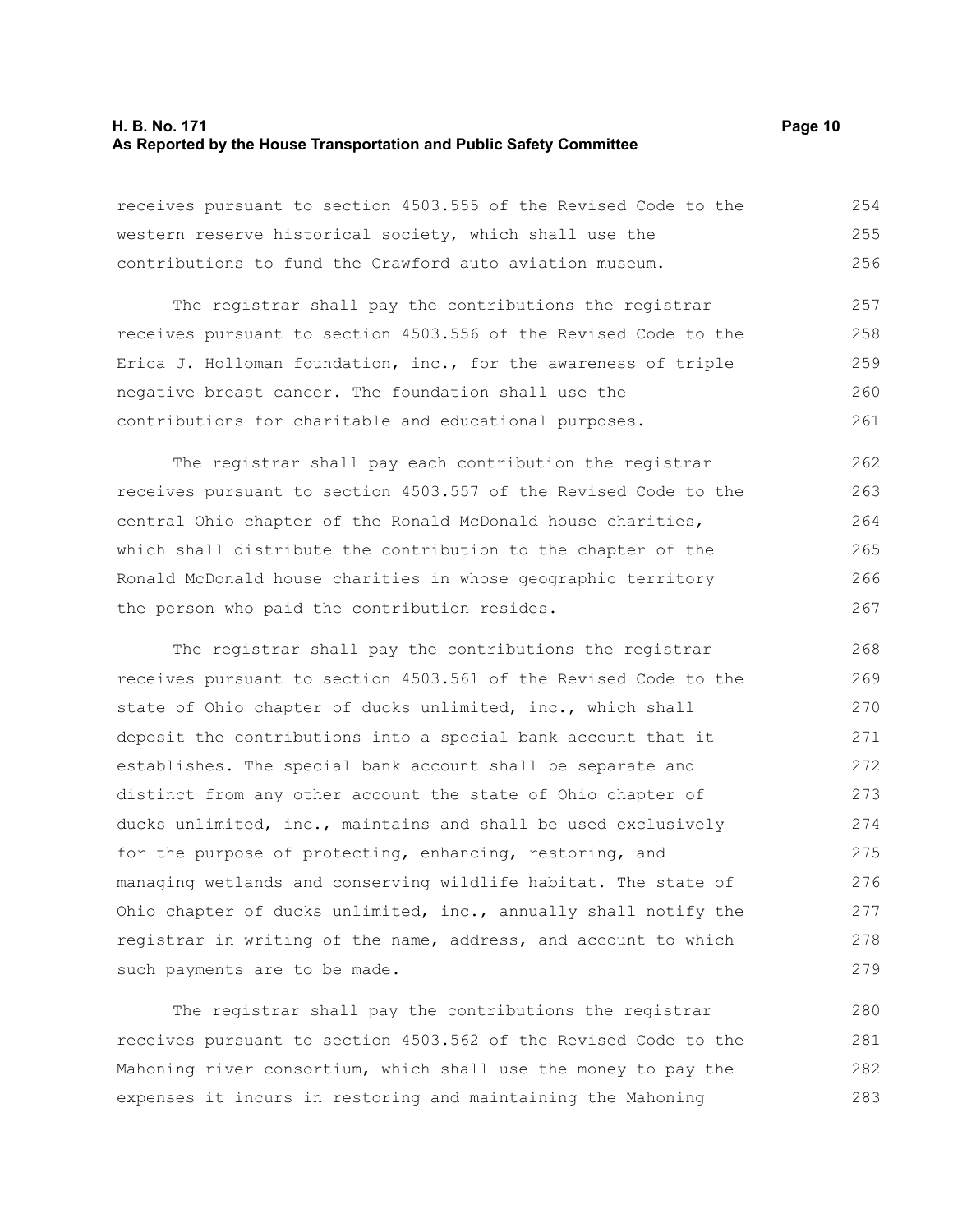### **H. B. No. 171 Page 11 As Reported by the House Transportation and Public Safety Committee**

The registrar shall pay the contributions the registrar receives pursuant to section 4503.564 of the Revised Code to the Glen Helen association to pay expenses related to the Glen Helen nature preserve.

The registrar shall pay the contributions the registrar receives pursuant to section 4503.565 of the Revised Code to the conservancy for Cuyahoga valley national park, which shall use the money in support of the park. 289 290 291 292

The registrar shall pay the contributions the registrar receives pursuant to section 4503.566 of the Revised Code to the Ottawa national wildlife refuge, which shall use the contributions for wildlife preservation purposes. 293 294 295 296

The registrar shall pay the contributions the registrar receives pursuant to section 4503.567 of the Revised Code to the girls on the run of Franklin county, inc., which shall use the contributions to support the activities of the organization. 297 298 299 300

The registrar shall pay the contributions the registrar receives pursuant to section 4503.576 of the Revised Code to the Ohio state beekeepers association, which shall use those contributions to promote beekeeping, provide educational information about beekeeping, and to support other state and local beekeeping programs. 301 302 303 304 305 306

The registrar shall pay the contributions the registrar receives pursuant to section 4503.577 of the Revised Code to the national aviation hall of fame, which shall use the contributions to fulfill its mission of honoring aerospace legends to inspire future leaders. 307 308 309 310 311

The registrar shall pay the contributions the registrar

284

286 287 288

285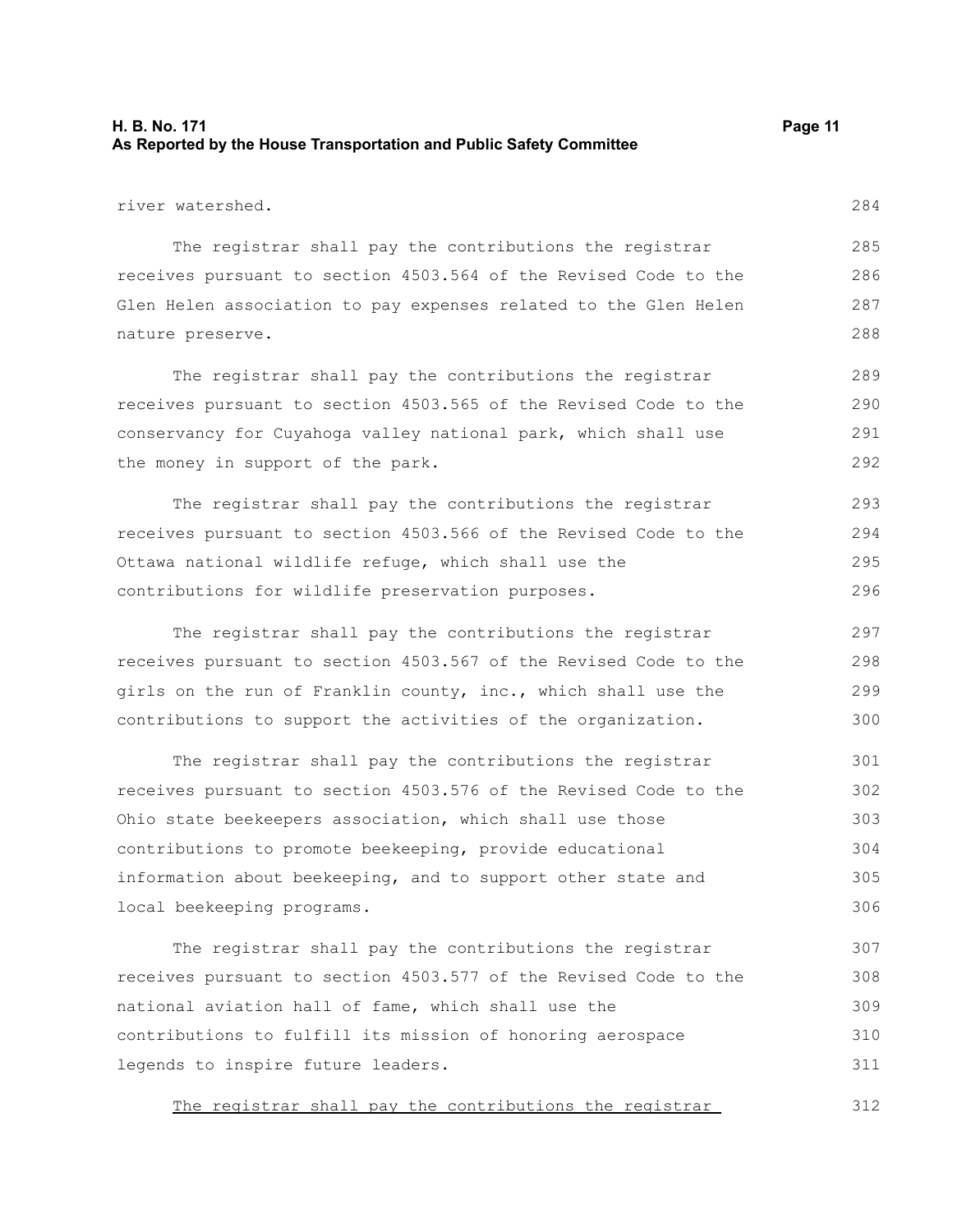#### **H. B. No. 171 Page 12 As Reported by the House Transportation and Public Safety Committee**

| receives pursuant to section 4503.578 of the Revised Code to     | 313 |
|------------------------------------------------------------------|-----|
| keep Ohio beautiful, incorporated, which shall use the           | 314 |
| contributions towards its mission of empowering Ohio communities | 315 |
| to take greater responsibility for improving the local           | 316 |
| environment through litter prevention, beautification, community | 317 |
| greening, waste reduction, and recycling.                        | 318 |
| The registrar shall pay the contributions the registrar          | 319 |
| receives pursuant to section 4503.579 of the Revised Code to the | 320 |
| national council of negro women, incorporated, which shall use   | 321 |
| the contributions for educational purposes.                      | 322 |
| The registrar shall pay the contributions the registrar          | 323 |
| receives pursuant to section 4503.581 of the Revised Code to the | 324 |
| Ohio sons of the American legion, which shall use the            | 325 |
| contributions to support the activities of the organization.     | 326 |
| The registrar shall pay to a sports commission created           | 327 |
| pursuant to section 4503.591 of the Revised Code each            | 328 |
| contribution the registrar receives under that section that an   | 329 |
| applicant pays to obtain license plates that bear the logo of a  | 330 |
| professional sports team located in the county of that sports    | 331 |
| commission and that is participating in the license plate        | 332 |
| program pursuant to division (E) of that section, irrespective   | 333 |
| of the county of residence of an applicant.                      | 334 |
| The registrar shall pay to a community charity each              | 335 |
|                                                                  |     |

contribution the registrar receives under section 4503.591 of the Revised Code that an applicant pays to obtain license plates that bear the logo of a professional sports team that is participating in the license plate program pursuant to division (G) of that section. 336 337 338 339 340

The registrar shall pay the contributions the registrar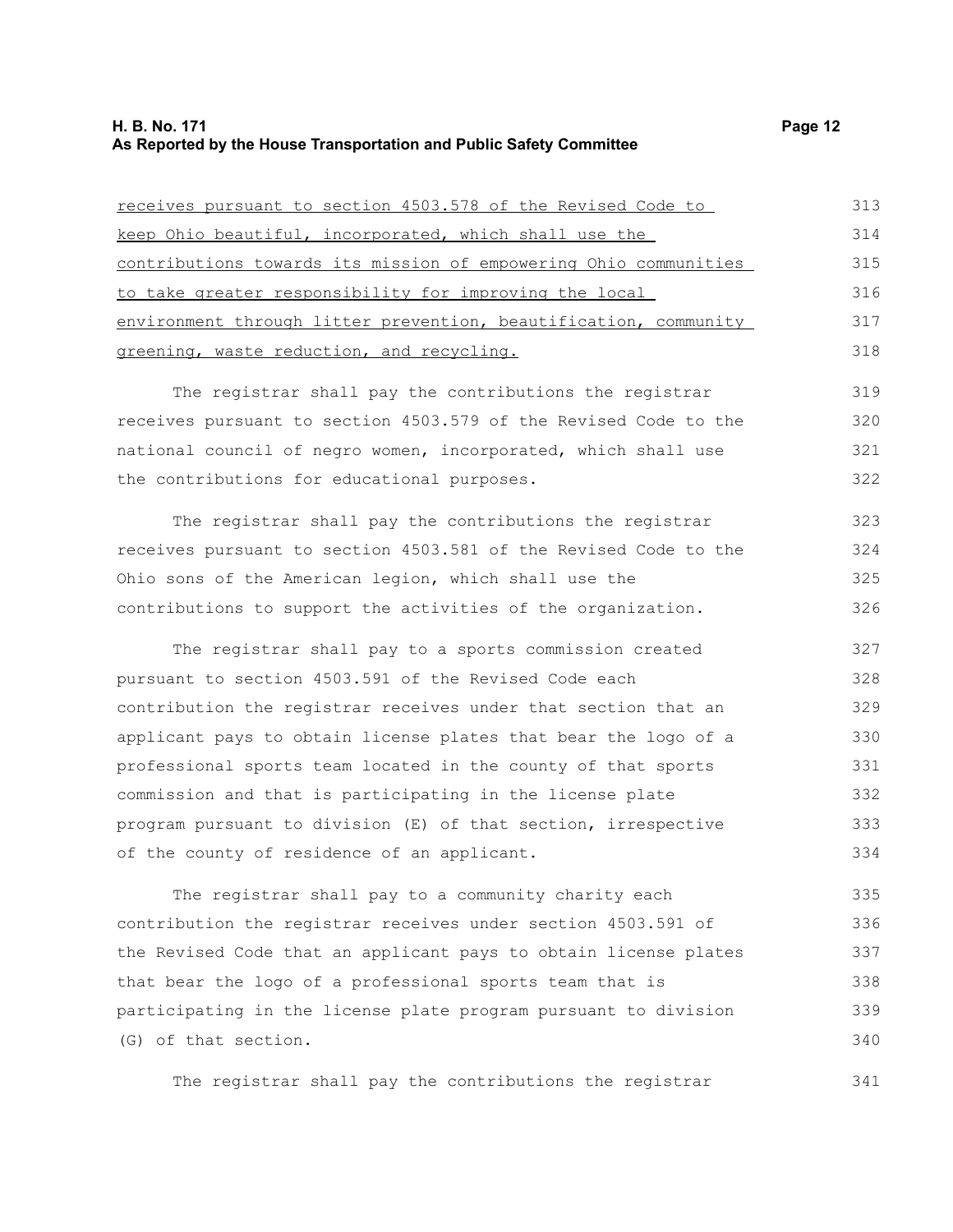#### **H. B. No. 171 Page 13 As Reported by the House Transportation and Public Safety Committee**

receives pursuant to section 4503.592 of the Revised Code to pollinator partnership's monarch wings across Ohio program, which shall use the contributions for the protection and preservation of the monarch butterfly and pollinator corridor in Ohio and for educational programs. 342 343 344 345 346

The registrar shall pay the contributions the registrar receives pursuant to section 4503.594 of the Revised Code to pelotonia, which shall use the contributions for the purpose of supporting cancer research. 347 348 349 350

The registrar shall pay the contributions the registrar receives pursuant to section 4503.595 of the Revised Code to the Stan Hywet hall and gardens.

The registrar shall pay the contributions the registrar receives pursuant to section 4503.596 of the Revised Code to the Cuyahoga valley scenic railroad. 354 355 356

The registrar shall pay the contributions the registrar receives pursuant to section 4503.67 of the Revised Code to the Dan Beard council of the boy scouts of America. The council shall distribute all contributions in an equitable manner throughout the state to regional councils of the boy scouts. 357 358 359 360 361

The registrar shall pay the contributions the registrar receives pursuant to section 4503.68 of the Revised Code to the girl scouts of Ohio's heartland. The girl scouts of Ohio's heartland shall distribute all contributions in an equitable manner throughout the state to regional councils of the girl scouts. 362 363 364 365 366 367

The registrar shall pay the contributions the registrar receives pursuant to section 4503.69 of the Revised Code to the Dan Beard council of the boy scouts of America. The council 368 369 370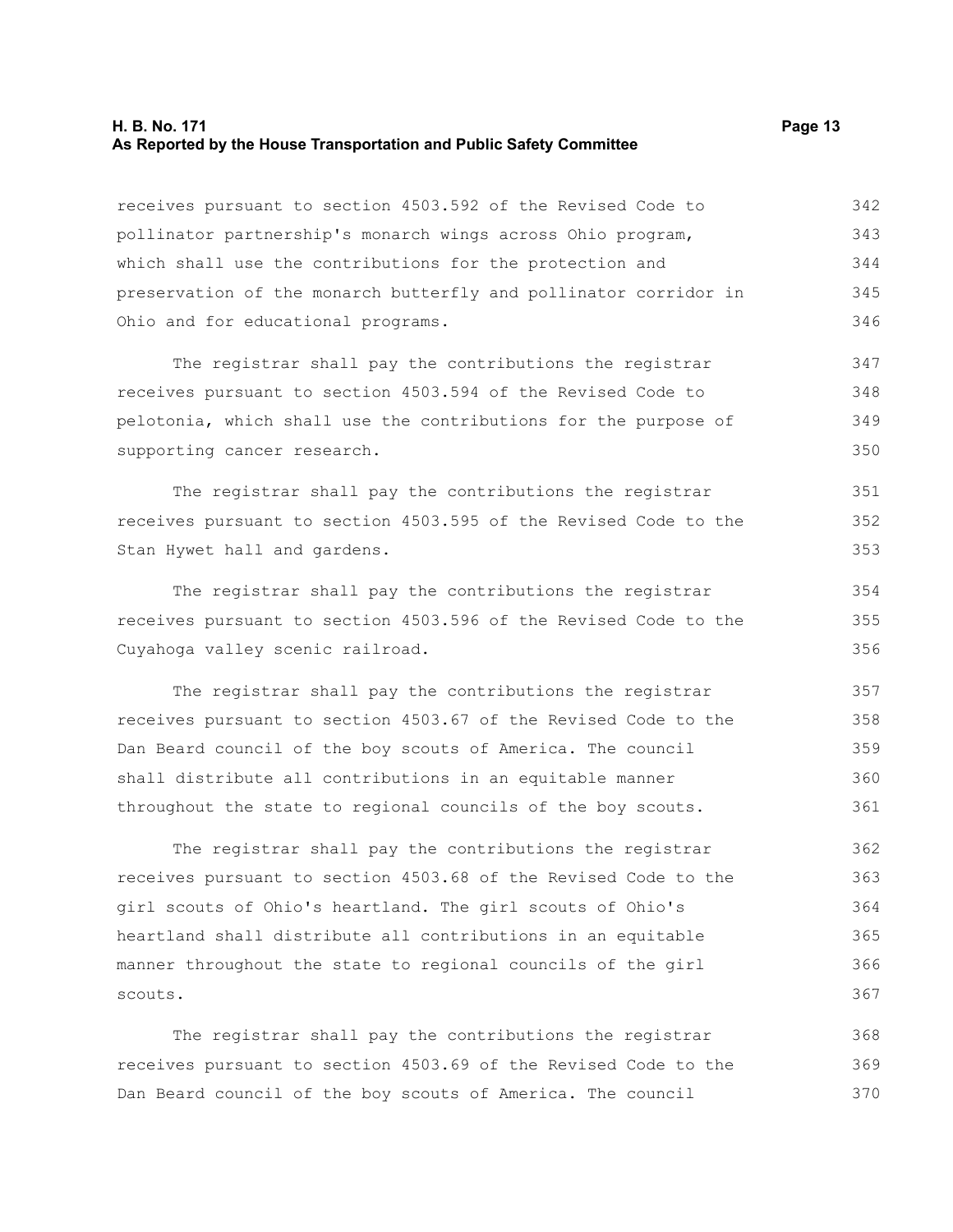#### **H. B. No. 171 Page 14 As Reported by the House Transportation and Public Safety Committee**

shall distribute all contributions in an equitable manner throughout the state to regional councils of the boy scouts. 371 372

The registrar shall pay the contributions the registrar receives pursuant to section 4503.70 of the Revised Code to the charitable foundation of the grand lodge of Ohio, f. & a. m., which shall use the contributions for scholarship purposes. 373 374 375 376

The registrar shall pay the contributions the registrar receives pursuant to section 4503.701 of the Revised Code to the Prince Hall grand lodge of free and accepted masons of Ohio, which shall use the contributions for scholarship purposes. 377 378 379 380

The registrar shall pay the contributions the registrar receives pursuant to section 4503.702 of the Revised Code to the Ohio Association of the Improved Benevolent and Protective Order of the Elks of the World, which shall use the funds for charitable purposes. 381 382 383 384 385

The registrar shall pay the contributions the registrar receives pursuant to section 4503.71 of the Revised Code to the fraternal order of police of Ohio, incorporated, which shall deposit the fees into its general account to be used for purposes of the fraternal order of police of Ohio, incorporated.

The registrar shall pay the contributions the registrar receives pursuant to section 4503.711 of the Revised Code to the fraternal order of police of Ohio, incorporated, which shall deposit the contributions into an account that it creates to be used for the purpose of advancing and protecting the law enforcement profession, promoting improved law enforcement methods, and teaching respect for law and order. 391 392 393 394 395 396 397

The registrar shall pay the contributions received pursuant to section 4503.712 of the Revised Code to Ohio 398 399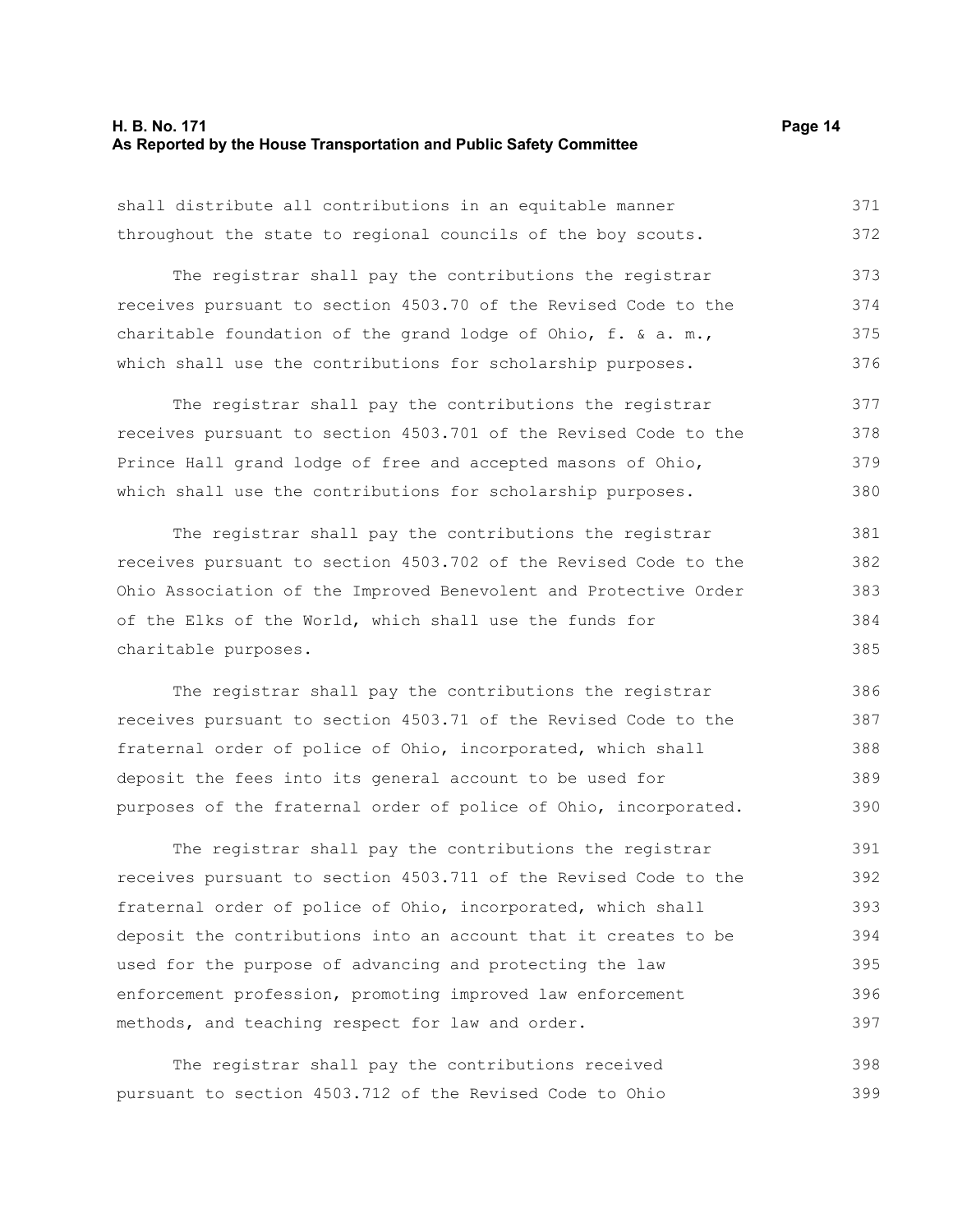#### **H. B. No. 171 Page 15 As Reported by the House Transportation and Public Safety Committee**

concerns of police survivors, which shall use those contributions to provide whatever assistance may be appropriate to the families of Ohio law enforcement officers who are killed in the line of duty. 400 401 402 403

The registrar shall pay the contributions received pursuant to section 4503.713 of the Revised Code to the greater Cleveland peace officers memorial society, which shall use those contributions to honor law enforcement officers who have died in the line of duty and support its charitable purposes. 404 405 406 407 408

The registrar shall pay the contributions received pursuant to section 4503.714 of the Revised Code to the Ohio association of chiefs of police. 409 410 411

The registrar shall pay the contributions the registrar receives pursuant to section 4503.715 of the Revised Code to the fallen linemen organization, which shall use the contributions to recognize and memorialize fallen linemen and support their families. 412 413 414 415 416

The registrar shall pay the contributions the registrar receives pursuant to section 4503.716 of the Revised Code to the fallen timbers battlefield preservation commission, which shall use the contributions to further the mission of the commission. 417 418 419 420

The registrar shall pay the contributions the registrar receives pursuant to section 4503.72 of the Revised Code to the organization known on March 31, 2003, as the Ohio CASA/GAL association, a private, nonprofit corporation organized under Chapter 1702. of the Revised Code. The Ohio CASA/GAL association shall use these contributions to pay the expenses it incurs in administering a program to secure the proper representation in the courts of this state of abused, neglected, and dependent 421 422 423 424 425 426 427 428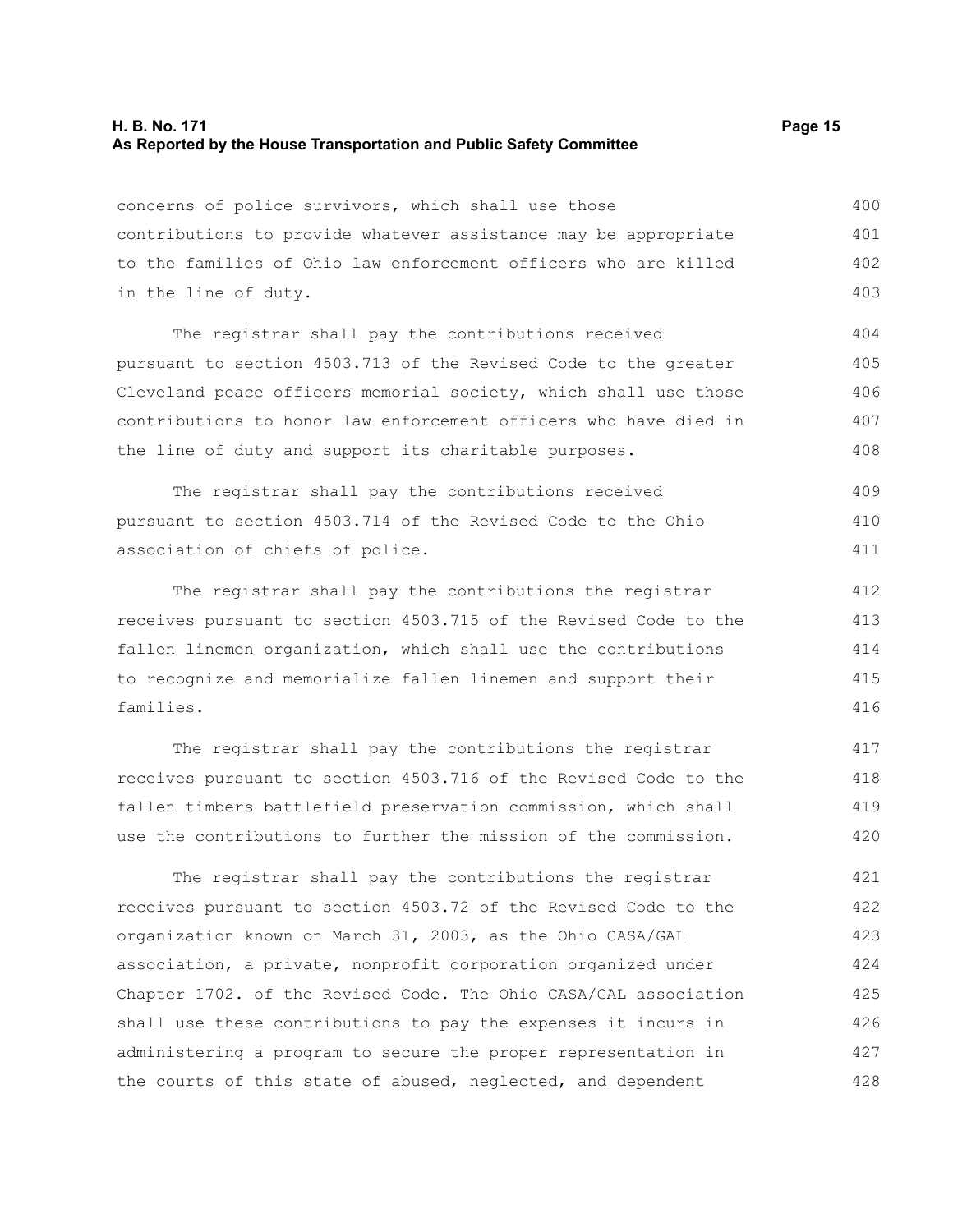#### **H. B. No. 171 Page 16 As Reported by the House Transportation and Public Safety Committee**

children, and for the training and supervision of persons participating in that program. 429 430

The registrar shall pay the contributions the registrar receives pursuant to section 4503.722 of the Revised Code to the Down Syndrome Association of Central Ohio, which shall use the contributions for advocacy purposes throughout the state. 431 432 433 434

The registrar shall pay the contributions the registrar receives pursuant to section 4503.724 of the Revised Code to the Ohio Chapter of the American Foundation for Suicide Prevention, which shall use the contributions for programs, education, and advocacy purposes throughout the state. 435 436 437 438 439

The registrar shall pay the contributions the registrar receives pursuant to section 4503.725 of the Revised Code to the ALS association central & southern Ohio chapter, which shall split the contributions between that chapter and the ALS association northern Ohio chapter in accordance with any agreement between the two associations. The contributions shall be used to discover treatments and a cure for ALS, and to serve, advocate for, and empower people affected by ALS to live their lives to the fullest.

The registrar shall pay the contributions the registrar receives pursuant to section 4503.73 of the Revised Code to Wright B. Flyer, incorporated, which shall deposit the contributions into its general account to be used for purposes of Wright B. Flyer, incorporated. 449 450 451 452 453

The registrar shall pay the contributions the registrar receives pursuant to section 4503.732 of the Revised Code to the Siegel Shuster society, a nonprofit organization dedicated to commemorating and celebrating the creation of Superman in 454 455 456 457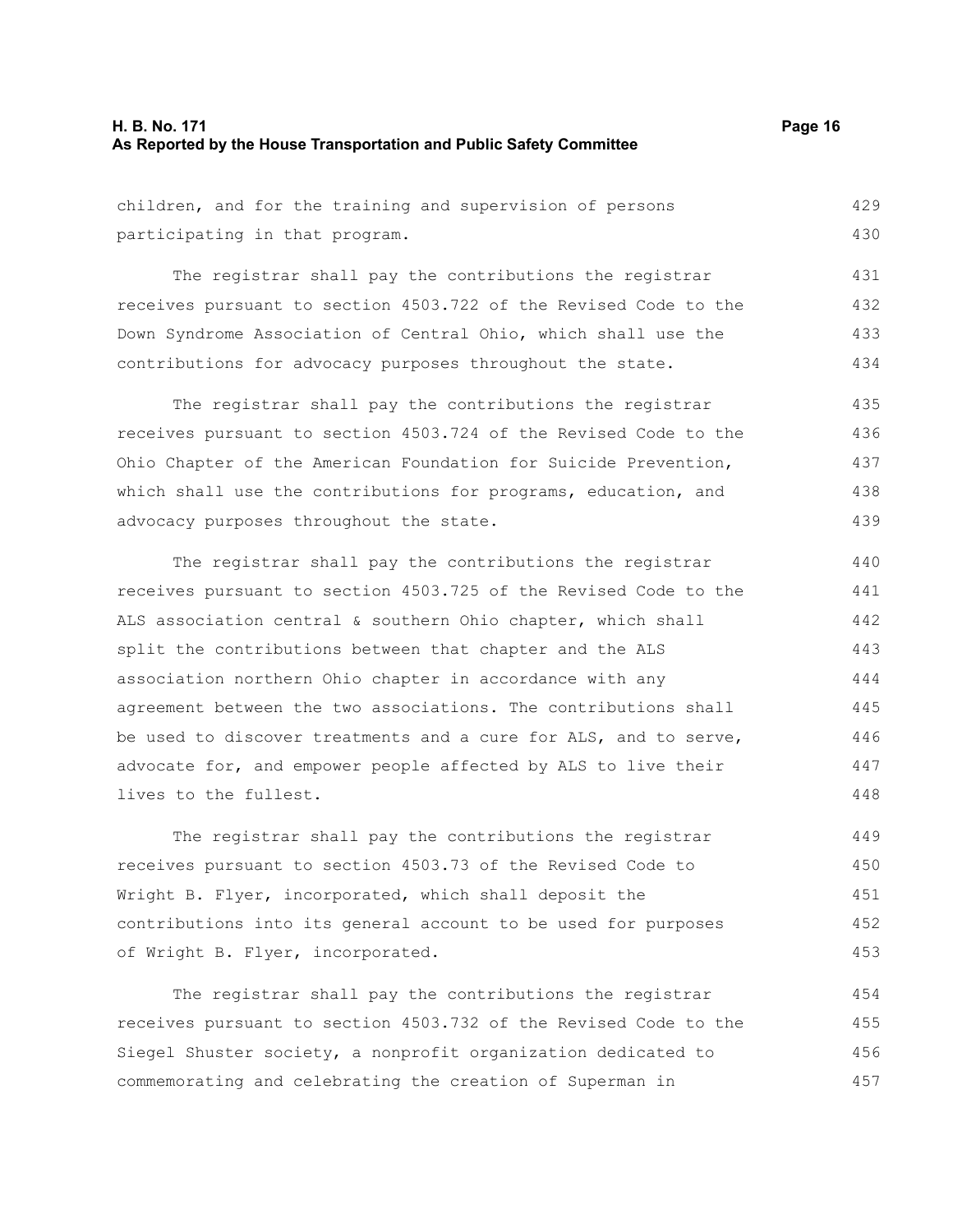### **H. B. No. 171 Page 17 As Reported by the House Transportation and Public Safety Committee**

Cleveland, Ohio.

The registrar shall pay the contributions the registrar receives pursuant to section 4503.733 of the Revised Code to the central Ohio chapter of the juvenile diabetes research foundation, which shall distribute the contributions to the chapters of the juvenile diabetes research foundation in whose geographic territory the person who paid the contribution resides. 459 460 461 462 463 464 465

The registrar shall pay the contributions the registrar receives pursuant to section 4503.734 of the Revised Code to the Ohio highway patrol auxiliary foundation, which shall use the contributions to fulfill the foundation's mission of supporting law enforcement education and assistance. 466 467 468 469 470

The registrar shall pay the contributions the registrar receives pursuant to section 4503.74 of the Revised Code to the Columbus zoological park association, which shall disburse the moneys to Ohio's major metropolitan zoos, as defined in section 4503.74 of the Revised Code, in accordance with a written agreement entered into by the major metropolitan zoos. 471 472 473 474 475 476

The registrar shall pay the contributions the registrar receives pursuant to section 4503.75 of the Revised Code to the rotary foundation, located on March 31, 2003, in Evanston, Illinois, to be placed in a fund known as the permanent fund and used to endow educational and humanitarian programs of the rotary foundation. 477 478 479 480 481 482

The registrar shall pay the contributions the registrar receives pursuant to section 4503.751 of the Revised Code to the Ohio association of realtors, which shall deposit the contributions into a property disaster relief fund maintained 483 484 485 486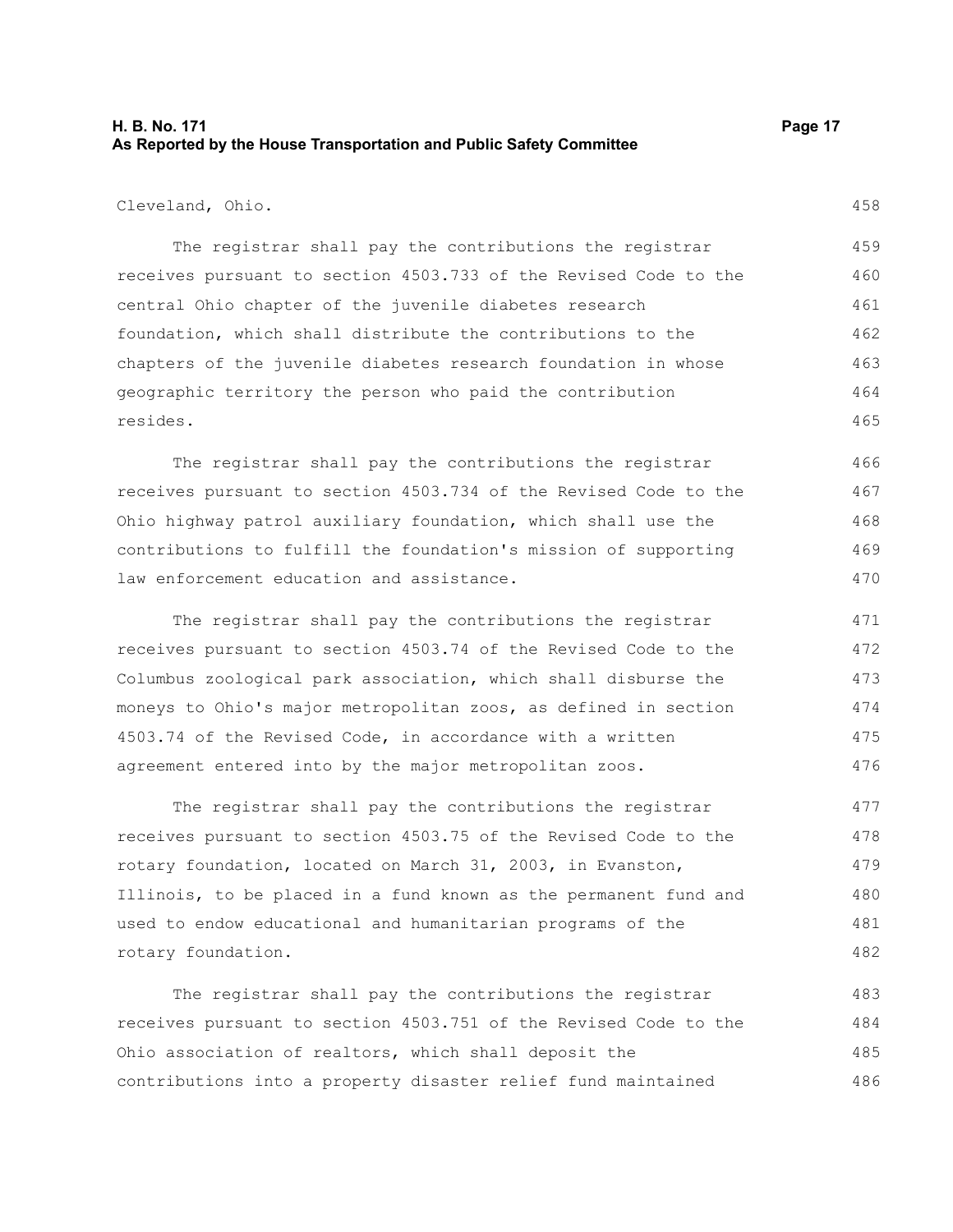#### **H. B. No. 171 Page 18 As Reported by the House Transportation and Public Safety Committee**

under the Ohio realtors charitable and education foundation.

The registrar shall pay the contributions the registrar receives pursuant to section 4503.752 of the Revised Code to buckeye corvettes, incorporated, which shall use the contributions to pay for its charitable activities and programs. The registrar shall pay the contributions the registrar receives pursuant to section 4503.754 of the Revised Code to the municipal corporation of Twinsburg. The registrar shall pay the contributions the registrar receives pursuant to section 4503.763 of the Revised Code to the Ohio history connection to be used solely to build, support, and

maintain the Ohio battleflag collection within the Ohio history connection. 497 498 499

The registrar shall pay the contributions the registrar receives pursuant to section 4503.764 of the Revised Code to the Medina county historical society, which shall use those contributions to distribute between the various historical societies and museums in Medina county. 500 501 502 503 504

The registrar shall pay the contributions the registrar receives pursuant to section 4503.765 of the Revised Code to the Amaranth grand chapter foundation, which shall use the contributions for communal outreach, charitable service, and scholarship purposes. 505 506 507 508 509

The registrar shall pay the contributions the registrar receives pursuant to section 4503.767 of the Revised Code to folds of honor of central Ohio, which shall use the contributions to provide scholarships to spouses and children either of disabled veterans or of members of any branch of the armed forces who died during their service. 510 511 512 513 514 515

487

492 493 494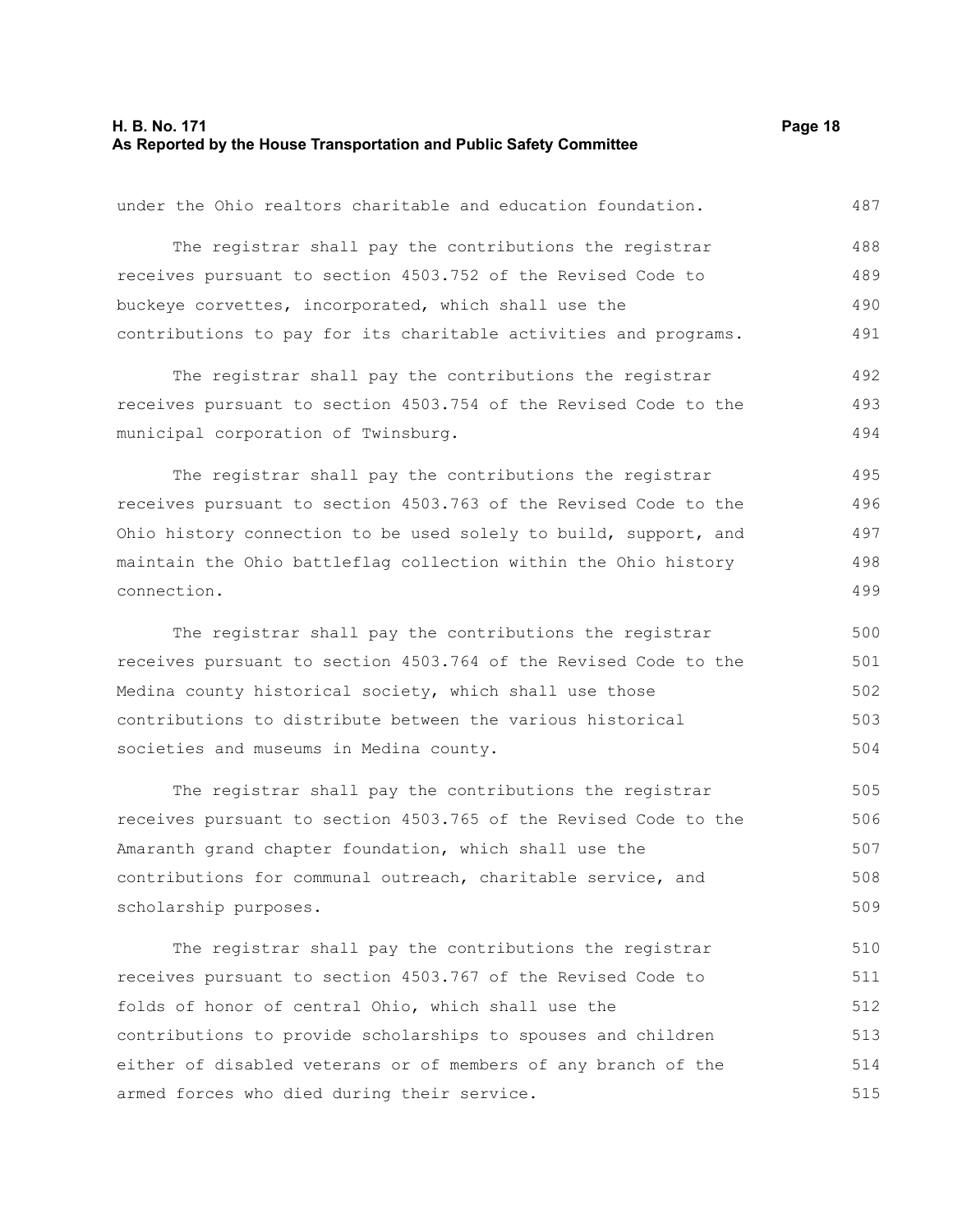#### **H. B. No. 171 Page 19 As Reported by the House Transportation and Public Safety Committee**

The registrar shall pay the contributions the registrar receives pursuant to section 4503.85 of the Revised Code to the Ohio sea grant college program to be used for Lake Erie area research projects. 516 517 518 519

The registrar shall pay the contributions the registrar receives pursuant to section 4503.86 of the Revised Code to the Ohio Lincoln highway historic byway, which shall use those contributions solely to promote and support the historical preservation and advertisement of the Lincoln highway in this state. 520 521 522 523 524 525

The registrar shall pay the contributions the registrar receives pursuant to section 4503.87 of the Revised Code to the Grove City little league dream field fund, which shall use those contributions solely to build, maintain, and improve youth baseball fields within the municipal corporation of Grove City. 526 527 528 529 530

The registrar shall pay the contributions the registrar receives pursuant to section 4503.871 of the Revised Code to the Solon city school district. The school district shall use the contributions it receives to pay the expenses it incurs in providing services to the school district's students that assist in developing or maintaining the mental and emotional well-being of the students. The services provided may include bereavement counseling, instruction in defensive driving techniques, sensitivity training, and the counseling and education of students regarding bullying, dating violence, drug abuse, suicide prevention, and human trafficking. The school district superintendent or, in the school district superintendent's discretion, the appropriate school principal or appropriate school counselors shall determine any charitable organizations that the school district hires to provide those services. The 531 532 533 534 535 536 537 538 539 540 541 542 543 544 545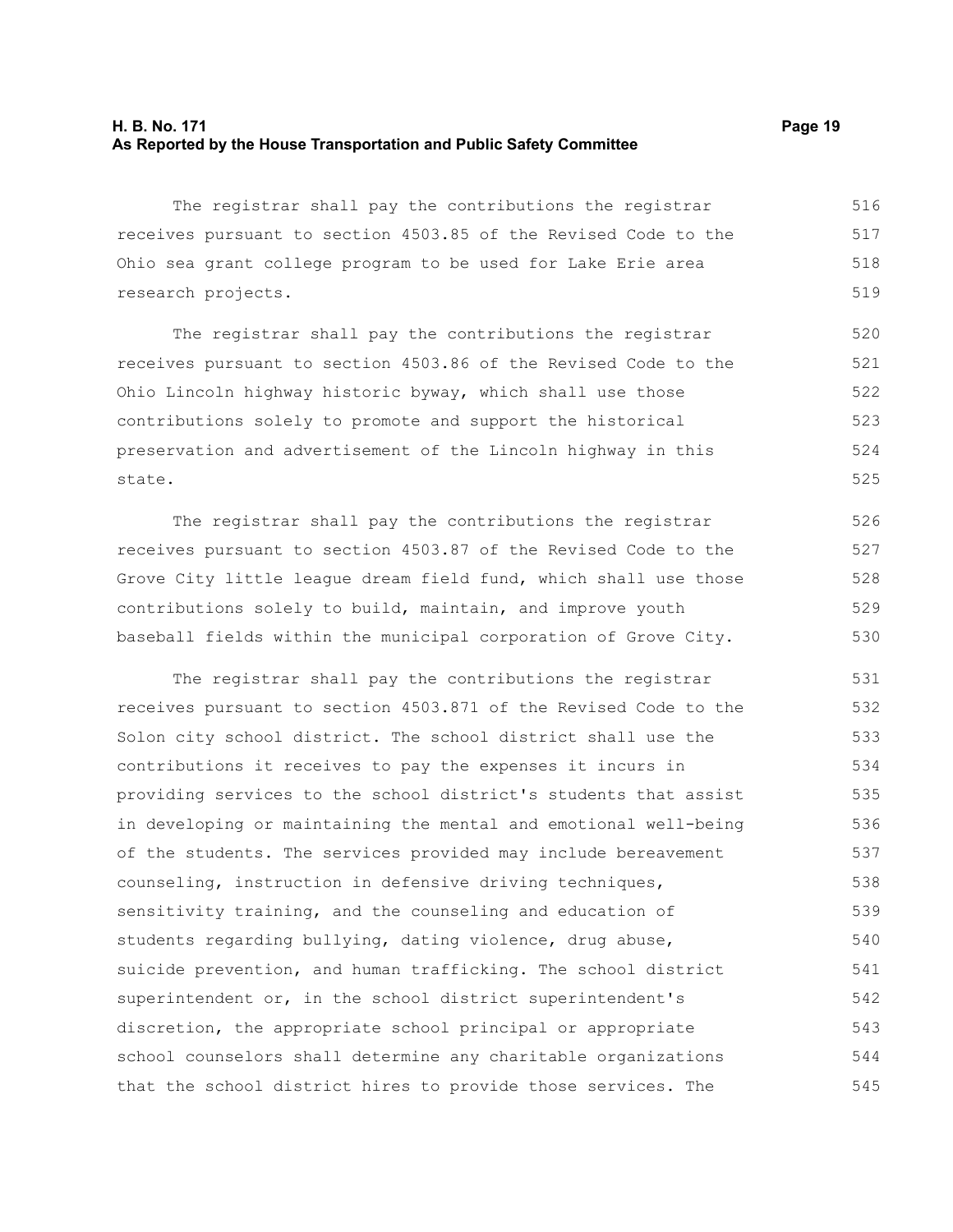#### **H. B. No. 171 Page 20 As Reported by the House Transportation and Public Safety Committee**

school district also may use the contributions it receives to pay for members of the faculty of the school district to receive training in providing such services to the students of the school district. The school district shall ensure that any charitable organization that is hired by the district is exempt from federal income taxation under subsection 501(c)(3) of the Internal Revenue Code. The school district shall not use the contributions it receives for any other purpose. 546 547 548 549 550 551 552 553

The registrar shall pay the contributions the registrar receives pursuant to section 4503.872 of the Revised Code to the Canton city school district. The district may use the contributions for student welfare, but shall not use the contributions for any political purpose or to pay salaries of district employees. 554 555 557 558

The registrar shall pay the contributions the registrar receives pursuant to section 4503.873 of the Revised Code to Padua Franciscan high school located in the municipal corporation of Parma. The school shall use fifty per cent of the contributions it receives to provide tuition assistance to its students. The school shall use the remaining fifty per cent to pay the expenses it incurs in providing services to the school's students that assist in developing or maintaining the mental and emotional well-being of the students. The services provided may include bereavement counseling, instruction in defensive driving techniques, sensitivity training, and the counseling and education of students regarding bullying, dating violence, drug abuse, suicide prevention, and human trafficking. As a part of providing such services, the school may pay for members of the faculty of the school to receive training in providing those services. The school principal or, in the school principal's discretion, appropriate school counselors shall determine any 560 561 562 563 564 565 566 567 568 569 570 571 572 573 574 575 576

556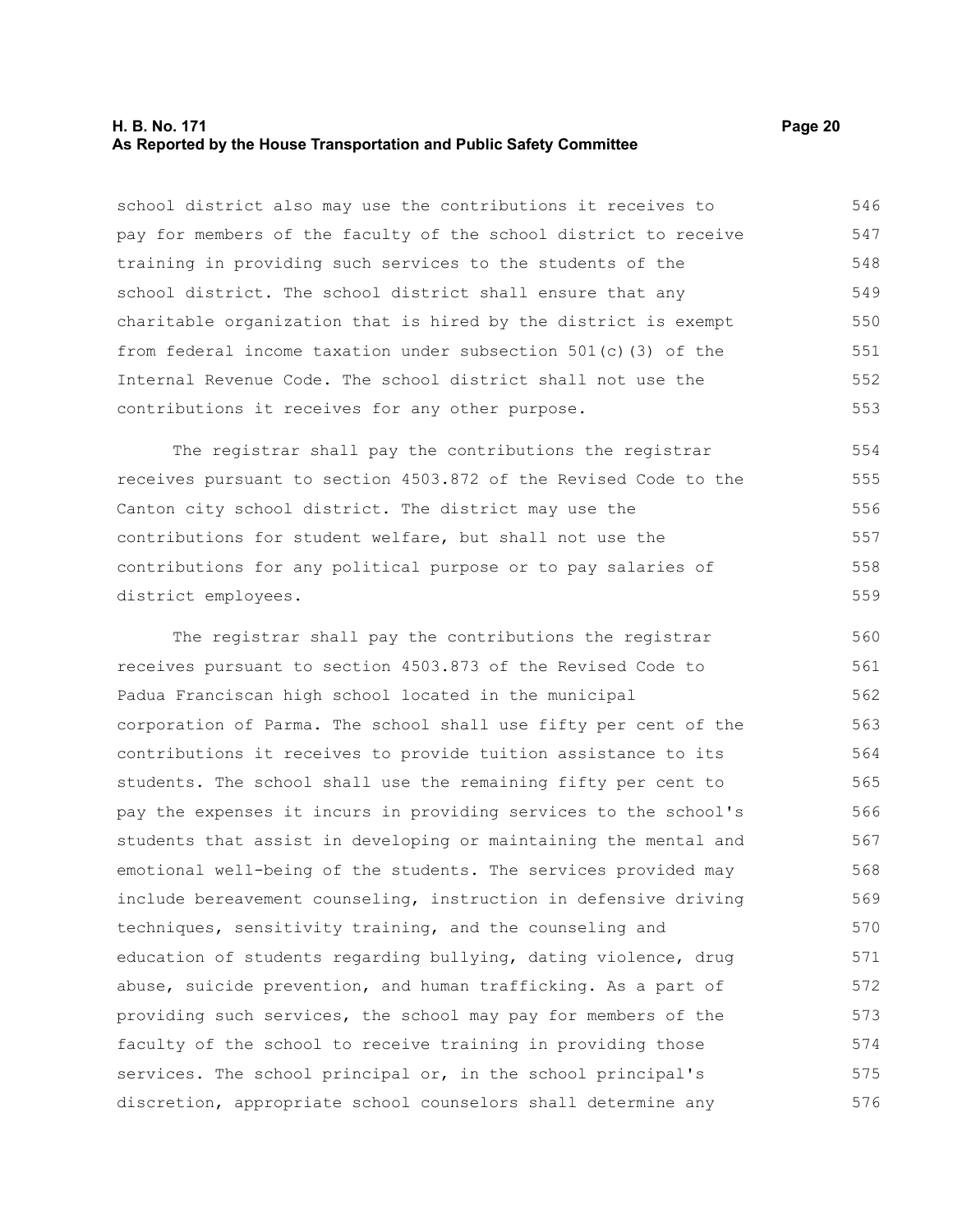#### **H. B. No. 171 Page 21 As Reported by the House Transportation and Public Safety Committee**

charitable organizations that the school hires to provide those services. The school shall ensure that any such charitable organization is exempt from federal income taxation under subsection 501(c)(3) of the Internal Revenue Code. The school shall not use the contributions it receives for any other purpose. 577 578 579 580 581 582

The registrar shall pay the contributions the registrar receives pursuant to section 4503.874 of the Revised Code to St. Edward high school located in the municipal corporation of Lakewood. The school shall use fifty per cent of the contributions it receives to provide tuition assistance to its students. The school shall use the remaining fifty per cent to pay the expenses it incurs in providing services to the school's students that assist in developing or maintaining the mental and emotional well-being of the students. The services provided may include bereavement counseling, instruction in defensive driving techniques, sensitivity training, and the counseling and education of students regarding bullying, dating violence, drug abuse, suicide prevention, and human trafficking. As a part of providing such services, the school may pay for members of the faculty of the school to receive training in providing those services. The school principal or, in the school principal's discretion, appropriate school counselors shall determine any charitable organizations that the school hires to provide those services. The school shall ensure that any such charitable organization is exempt from federal income taxation under subsection 501(c)(3) of the Internal Revenue Code. The school shall not use the contributions it receives for any other purpose. 583 584 585 586 587 588 589 590 591 592 593 594 595 596 597 598 599 600 601 602 603 604 605

The registrar shall pay the contributions the registrar receives pursuant to section 4503.875 of the Revised Code to 606 607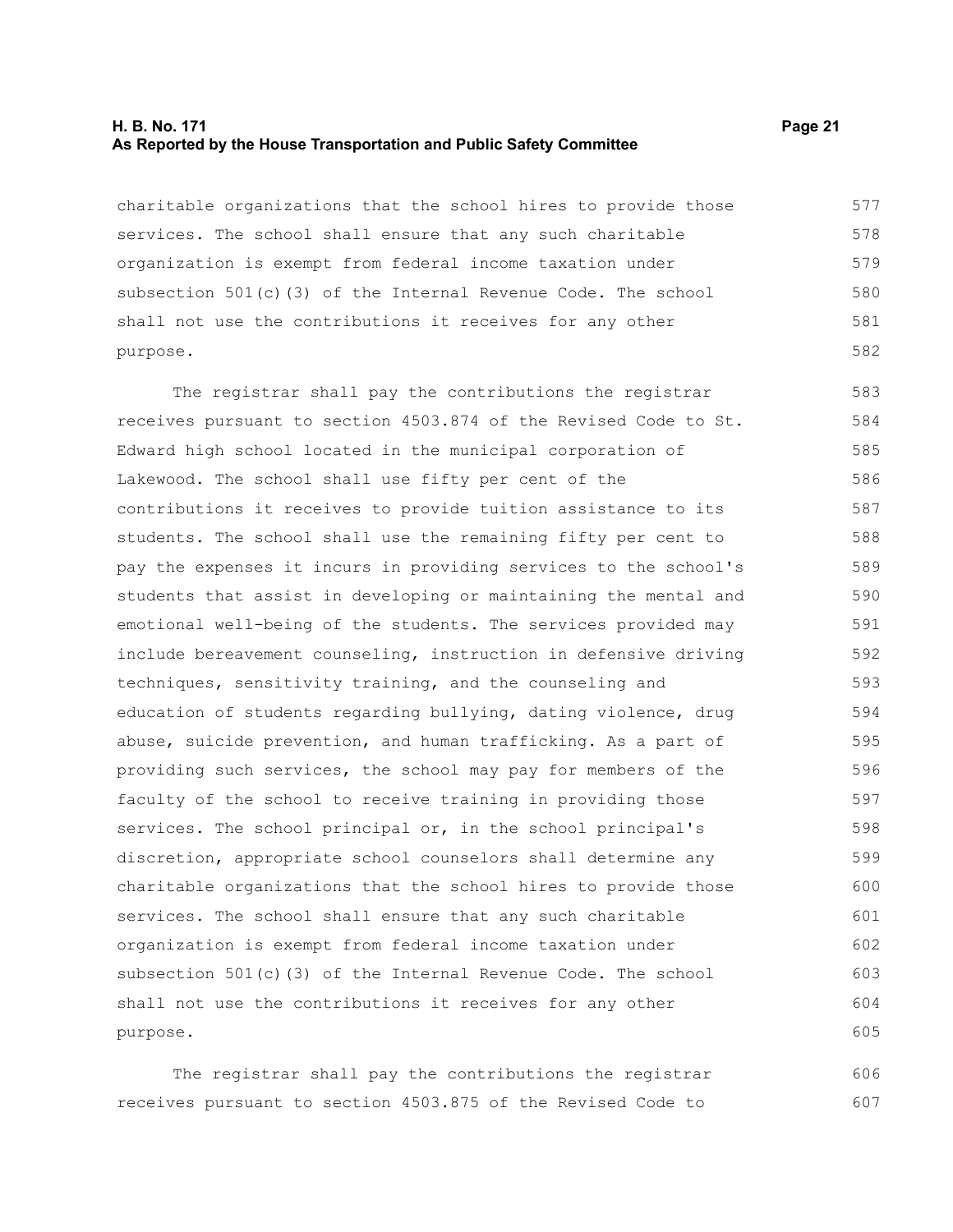#### **H. B. No. 171 Page 22 As Reported by the House Transportation and Public Safety Committee**

Walsh Jesuit high school located in the municipal corporation of Cuyahoga Falls. The school shall use fifty per cent of the contributions it receives to provide tuition assistance to its students. The school shall use the remaining fifty per cent to pay the expenses it incurs in providing services to the school's students that assist in developing or maintaining the mental and emotional well-being of the students. The services provided may include bereavement counseling, instruction in defensive driving techniques, sensitivity training, and the counseling and education of students regarding bullying, dating violence, drug abuse, suicide prevention, and human trafficking. As a part of providing such services, the school may pay for members of the faculty of the school to receive training in providing those services. The school principal or, in the school principal's discretion, appropriate school counselors shall determine any charitable organizations that the school hires to provide those services. The school shall ensure that any such charitable organization is exempt from federal income taxation under subsection 501(c)(3) of the Internal Revenue Code. The school shall not use the contributions it receives for any other purpose. 608 609 610 611 612 613 614 615 616 617 618 619 620 621 622 623 624 625 626 627 628

The registrar shall pay the contributions the registrar receives pursuant to section 4503.876 of the Revised Code to the North Royalton city school district. The school district shall use the contributions it receives to pay the expenses it incurs in providing services to the school district's students that assist in developing or maintaining the mental and emotional well-being of the students. The services provided may include bereavement counseling, instruction in defensive driving techniques, sensitivity training, and the counseling and education of students regarding bullying, dating violence, drug 629 630 631 632 633 634 635 636 637 638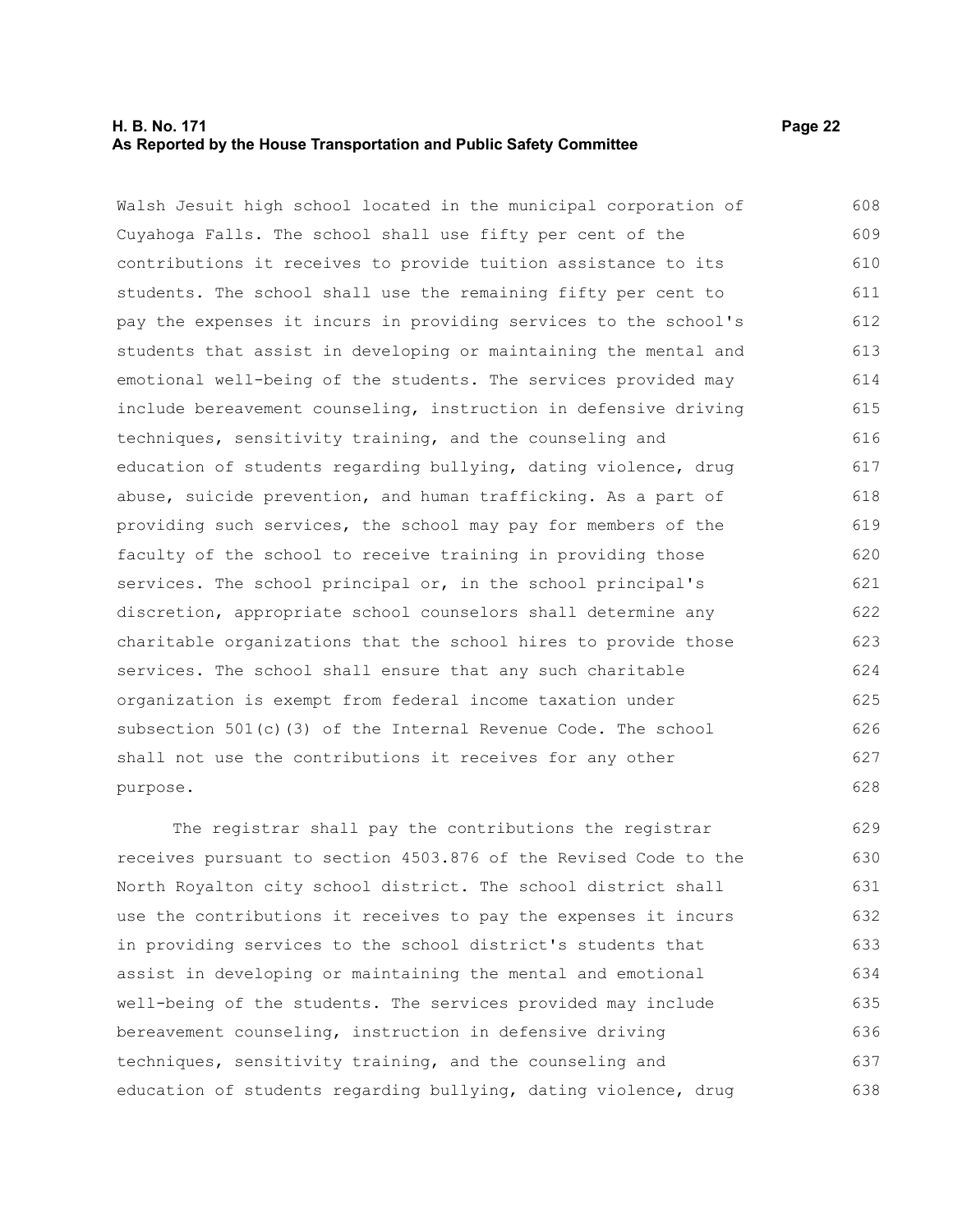#### **H. B. No. 171 Page 23 As Reported by the House Transportation and Public Safety Committee**

abuse, suicide prevention, and human trafficking. The school district superintendent or, in the school district superintendent's discretion, the appropriate school principal or appropriate school counselors shall determine any charitable organizations that the school district hires to provide those services. The school district also may use the contributions it receives to pay for members of the faculty of the school district to receive training in providing such services to the students of the school district. The school district shall ensure that any charitable organization that is hired by the district is exempt from federal income taxation under subsection 501(c)(3) of the Internal Revenue Code. The school district shall not use the contributions it receives for any other purpose. 639 640 641 642 643 644 645 646 647 648 649 650 651 652

The registrar shall pay the contributions the registrar receives pursuant to section 4503.877 of the Revised Code to the Independence local school district. The school district shall use the contributions it receives to pay the expenses it incurs in providing services to the school district's students that assist in developing or maintaining the mental and emotional well-being of the students. The services provided may include bereavement counseling, instruction in defensive driving techniques, sensitivity training, and the counseling and education of students regarding bullying, dating violence, drug abuse, suicide prevention, and human trafficking. The school district superintendent or, in the school district superintendent's discretion, the appropriate school principal or appropriate school counselors shall determine any charitable organizations that the school district hires to provide those services. The school district also may use the contributions it receives to pay for members of the faculty of the school 653 654 655 656 657 658 659 660 661 662 663 664 665 666 667 668 669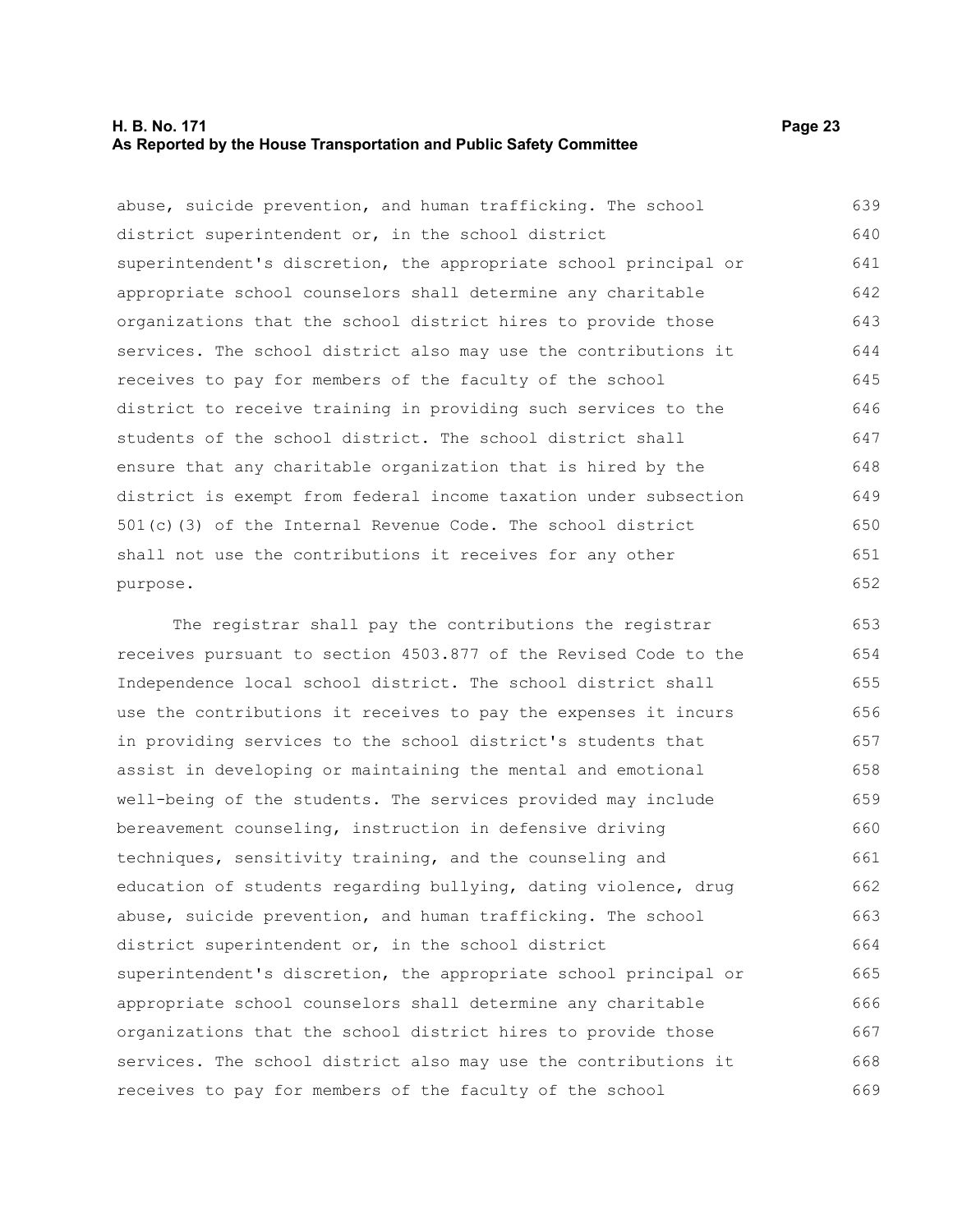#### **H. B. No. 171 Page 24 As Reported by the House Transportation and Public Safety Committee**

district to receive training in providing such services to the students of the school district. The school district shall ensure that any charitable organization that is hired by the district is exempt from federal income taxation under subsection 501(c)(3) of the Internal Revenue Code. The school district shall not use the contributions it receives for any other purpose.

The registrar shall pay the contributions the registrar receives pursuant to section 4503.878 of the Revised Code to the Cuyahoga Heights local school district. The school district shall use the contributions it receives to pay the expenses it incurs in providing services to the school district's students that assist in developing or maintaining the mental and emotional well-being of the students. The services provided may include bereavement counseling, instruction in defensive driving techniques, sensitivity training, and the counseling and education of students regarding bullying, dating violence, drug abuse, suicide prevention, and human trafficking. The school district superintendent or, in the school district superintendent's discretion, the appropriate school principal or appropriate school counselors, shall determine any charitable organizations that the school district hires to provide those services. The school district also may use the contributions it receives to pay for members of the faculty of the school district to receive training in providing such services to the students of the school district. The school district shall ensure that any charitable organization that is hired by the district is exempt from federal income taxation under subsection 501(c)(3) of the Internal Revenue Code. The school district shall not use the contributions it receives for any other purpose. 677 678 679 680 681 682 683 684 685 686 687 688 689 690 691 692 693 694 695 696 697 698 699 700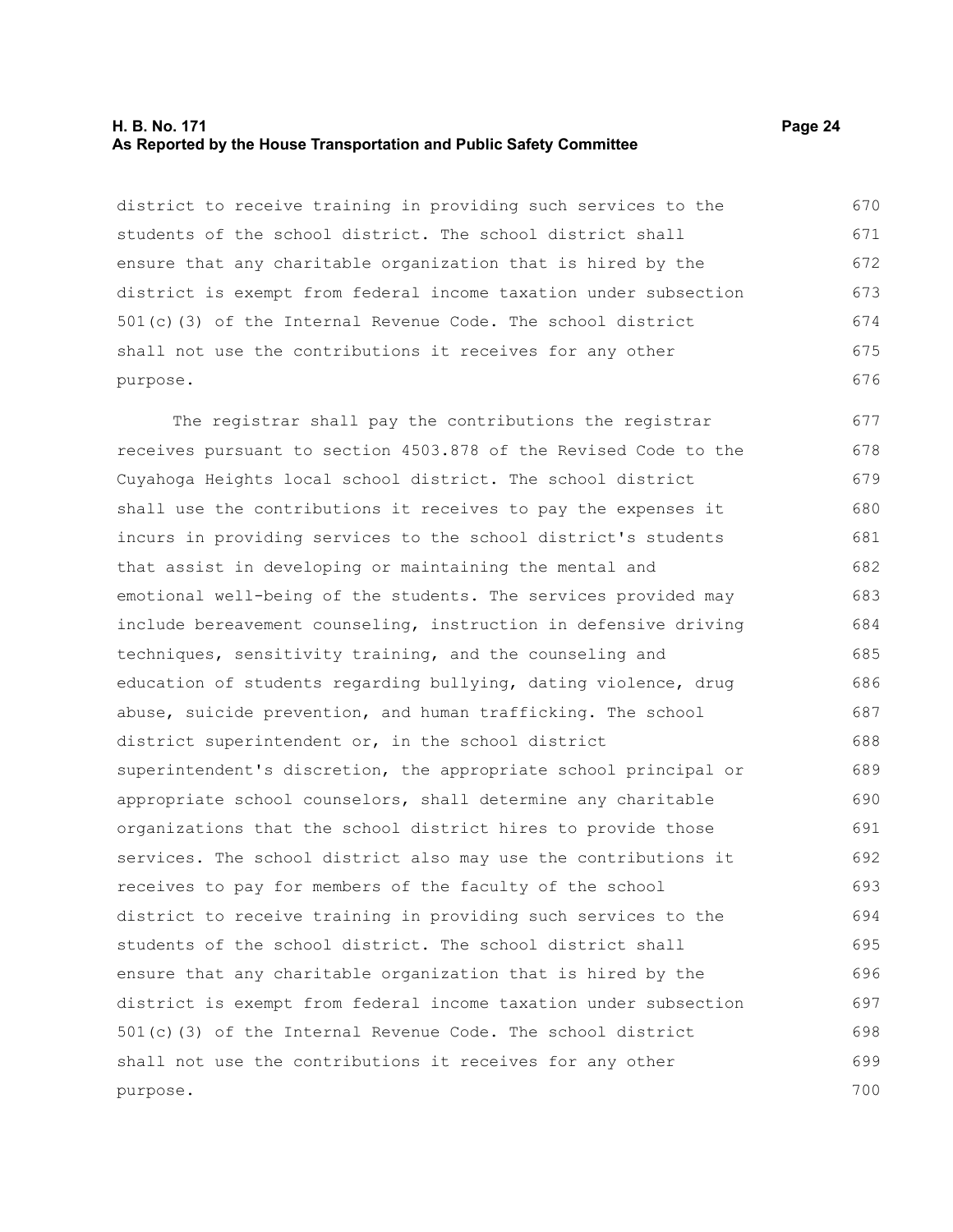#### **H. B. No. 171 Page 25 As Reported by the House Transportation and Public Safety Committee**

The registrar shall pay the contributions the registrar receives pursuant to section 4503.879 of the Revised Code to the west technical high school alumni association, which shall use the contributions for activities sponsored by the association. 701 702 703 704

The registrar shall pay the contributions the registrar receives pursuant to section 4503.88 of the Revised Code to the Kenston local school district. The school district shall use the contributions it receives to pay the expenses it incurs in providing services that assist in developing or maintaining a culture of environmental responsibility and an innovative science, technology, engineering, art, and math (S.T.E.A.M.) curriculum to the school district's students. The school district shall not use the contributions it receives for any other purpose. 705 706 707 708 709 710 711 712 713 714

The registrar shall pay the contributions the registrar receives pursuant to section 4503.881 of the Revised Code to La Salle high school in the municipal corporation of Cincinnati. The high school shall not use the contributions it receives for any political purpose.

The registrar shall pay the contributions the registrar receives pursuant to section 4503.882 of the Revised Code to St. John's Jesuit high school and academy located in the municipal corporation of Toledo. The school shall use the contributions it receives to provide tuition assistance for students attending the school. 720 721 722 723 724 725

The registrar shall pay the contributions the registrar receives pursuant to section 4503.883 of the Revised Code to St. Charles preparatory school located in the municipal corporation of Columbus, which shall use the contributions for the school's alumni association and the alumni association's purposes. 726 727 728 729 730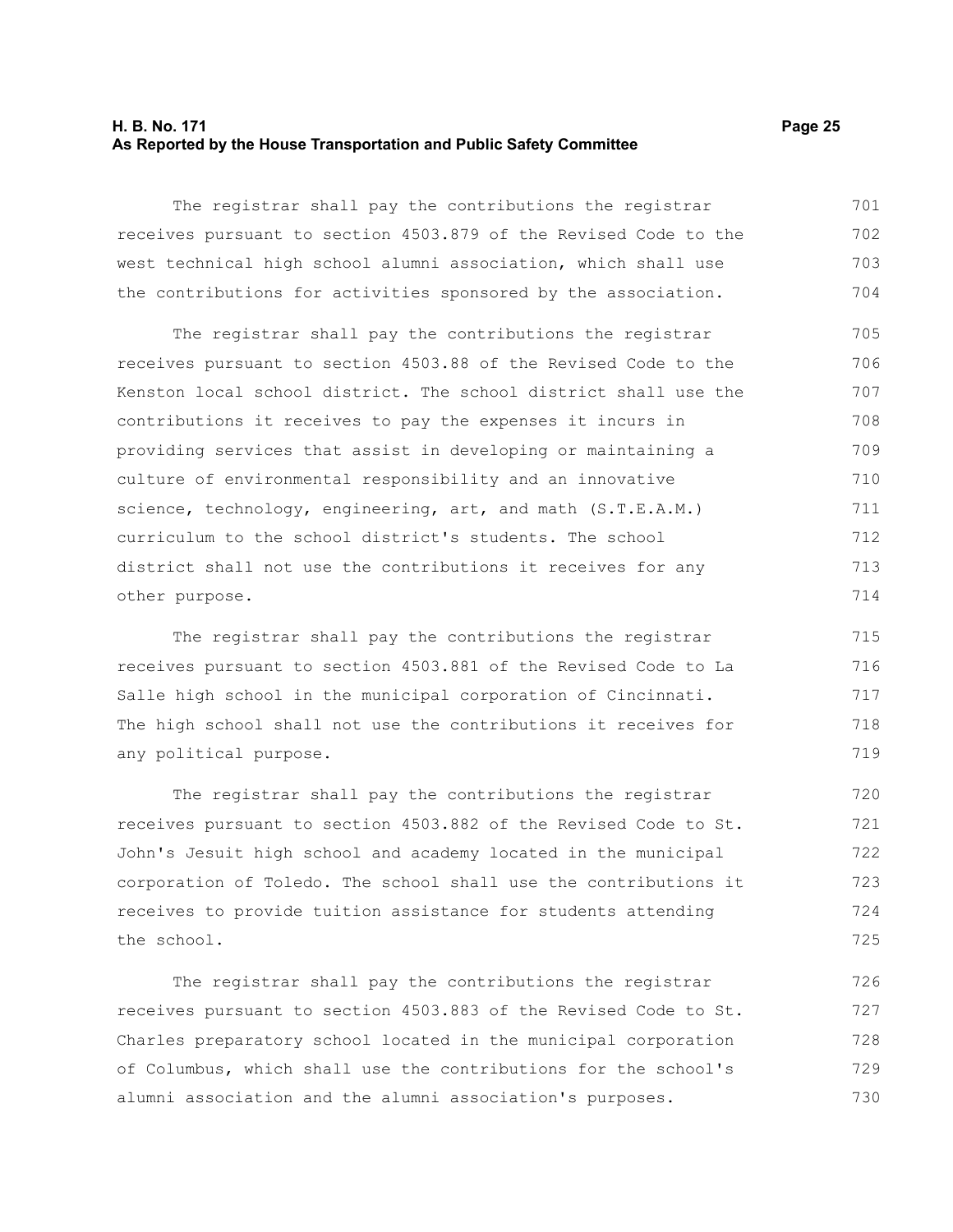#### **H. B. No. 171 Page 26 As Reported by the House Transportation and Public Safety Committee**

The registrar shall pay the contributions the registrar receives pursuant to section 4503.884 of the Revised Code to Archbishop Moeller high school located in the municipal corporation of Cincinnati. The high school shall not use the contributions it receives for any political purpose. 731 732 733 734 735

The registrar shall pay the contributions the registrar receives pursuant to section 4503.89 of the Revised Code to the American red cross of greater Columbus on behalf of the Ohio chapters of the American red cross, which shall use the contributions for disaster readiness, preparedness, and response programs on a statewide basis. 736 737 738 739 740 741

The registrar shall pay the contributions the registrar receives pursuant to section 4503.891 of the Revised Code to the Ohio lions foundation. The foundation shall use the contributions for charitable and educational purposes. 742 743 744 745

The registrar shall pay the contributions the registrar receives pursuant to section 4503.892 of the Revised Code to the Hudson city school district. The school district shall not use the contributions it receives for any political purpose. 746 747 748 749

The registrar shall pay the contributions the registrar receives pursuant to section 4503.893 of the Revised Code to the Harrison Central jr./sr. high school located in the municipal corporation of Cadiz. 750 751 752 753

The registrar shall pay the contributions the registrar receives pursuant to section 4503.899 of the Revised Code to the Cleveland clinic foundation, which shall use the contributions to support Cleveland clinic children's education, research, and patient services. 754 755 756 757 758

The registrar shall pay the contributions the registrar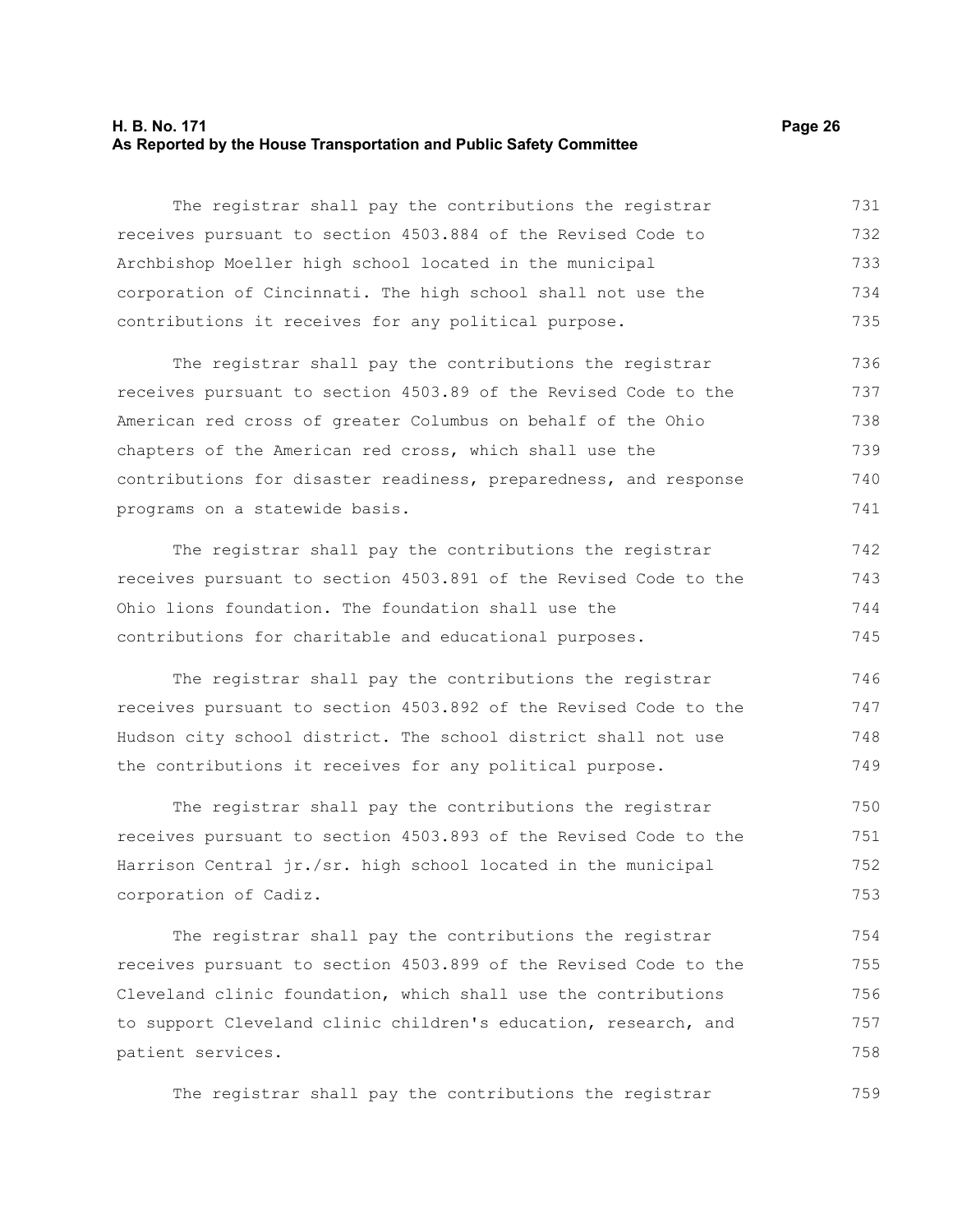#### **H. B. No. 171 Page 27 As Reported by the House Transportation and Public Safety Committee**

receives pursuant to section 4503.90 of the Revised Code to the nationwide children's hospital foundation. 760 761

The registrar shall pay the contributions the registrar receives pursuant to section 4503.901 of the Revised Code to the Ohio association for pupil transportation, which shall use the money to support transportation programs, provide training to school transportation professionals, and support other initiatives for school transportation safety. 762 763 764 765 766 767

The registrar shall pay the contributions the registrar receives pursuant to section 4503.902 of the Revised Code to St. Ignatius high school located in the municipal corporation of Cleveland. The school shall use fifty per cent of the contributions it receives to provide tuition assistance to its students. The school shall use the remaining fifty per cent to pay the expenses it incurs in providing services to the school's students that assist in developing or maintaining the mental and emotional well-being of the students. The services provided may include bereavement counseling, instruction in defensive driving techniques, sensitivity training, and the counseling and education of students regarding bullying, dating violence, drug abuse, suicide prevention, and human trafficking. As a part of providing such services, the school may pay for members of the faculty of the school to receive training in providing those services. The school principal or, in the school principal's discretion, appropriate school counselors shall determine any charitable organizations that the school hires to provide those services. The school shall ensure that any such charitable organization is exempt from federal income taxation under subsection 501(c)(3) of the Internal Revenue Code. The school shall not use the contributions it receives for any other purpose. 768 769 770 771 772 773 774 775 776 777 778 779 780 781 782 783 784 785 786 787 788 789 790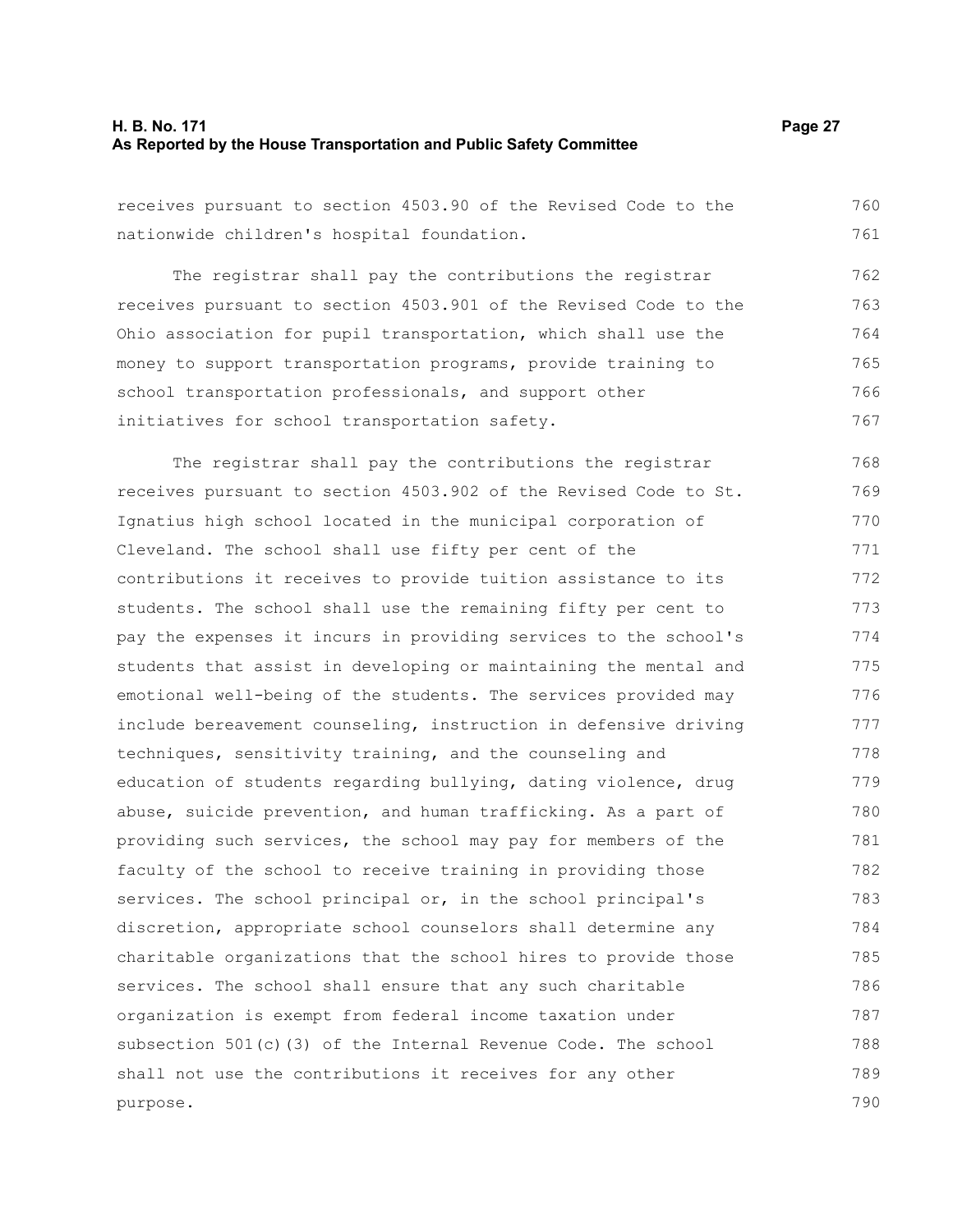#### **H. B. No. 171 Page 28 As Reported by the House Transportation and Public Safety Committee**

The registrar shall pay the contributions the registrar receives pursuant to section 4503.903 of the Revised Code to the Brecksville-Broadview Heights city school district. The school district shall use the contributions it receives to pay the expenses it incurs in providing services to the school district's students that assist in developing or maintaining the mental and emotional well-being of the students. The services provided may include bereavement counseling, instruction in defensive driving techniques, sensitivity training, and the counseling and education of students regarding bullying, dating violence, drug abuse, suicide prevention, and human trafficking. The school district superintendent or, in the school district superintendent's discretion, the appropriate school principal or appropriate school counselors shall determine any charitable organizations that the school district hires to provide those services. The school district also may use the contributions it receives to pay for members of the faculty of the school district to receive training in providing such services to the students of the school district. The school district shall ensure that any charitable organization that is hired by the district is exempt from federal income taxation under subsection 501(c)(3) of the Internal Revenue Code. The school district shall not use the contributions it receives for any other purpose. 791 792 793 794 795 796 797 798 799 800 801 802 803 804 805 806 807 808 809 810 811 812 813 814

The registrar shall pay the contributions the registrar receives pursuant to section 4503.904 of the Revised Code to the Chagrin Falls exempted village school district. The school district shall use the contributions it receives to pay the expenses it incurs in providing services to the school district's students that assist in developing or maintaining the mental and emotional well-being of the students. The services 815 816 817 818 819 820 821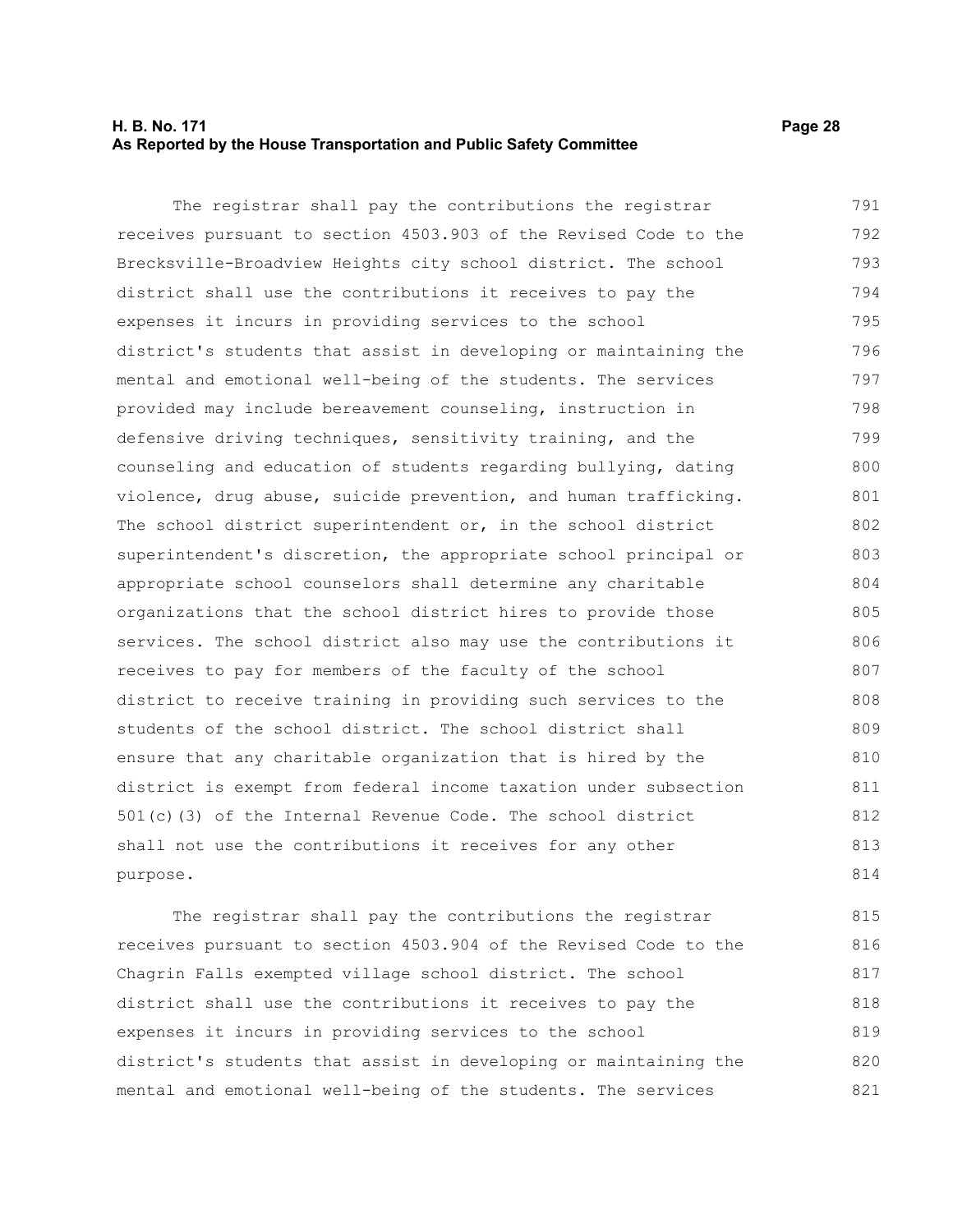#### **H. B. No. 171 Page 29 As Reported by the House Transportation and Public Safety Committee**

provided may include bereavement counseling, instruction in defensive driving techniques, sensitivity training, and the counseling and education of students regarding bullying, dating violence, drug abuse, suicide prevention, and human trafficking. The school district superintendent or, in the school district superintendent's discretion, the appropriate school principal or appropriate school counselors shall determine any charitable organizations that the school district hires to provide those services. The school district also may use the contributions it receives to pay for members of the faculty of the school district to receive training in providing such services to the students of the school district. The school district shall ensure that any charitable organization that is hired by the district is exempt from federal income taxation under subsection 501(c)(3) of the Internal Revenue Code. The school district shall not use the contributions it receives for any other purpose. 822 823 824 825 826 827 828 829 830 831 832 833 834 835 836 837 838

The registrar shall pay the contributions the registrar receives pursuant to section 4503.905 of the Revised Code to the Cuyahoga valley career center. The career center shall use the contributions it receives to pay the expenses it incurs in providing services to the career center's students that assist in developing or maintaining the mental and emotional well-being of the students. The services provided may include bereavement counseling, instruction in defensive driving techniques, sensitivity training, and the counseling and education of students regarding bullying, dating violence, drug abuse, suicide prevention, and human trafficking. The career center's superintendent or in the career center's superintendent's discretion, the school board or appropriate school counselors shall determine any charitable organizations that the career 839 840 841 842 843 844 845 846 847 848 849 850 851 852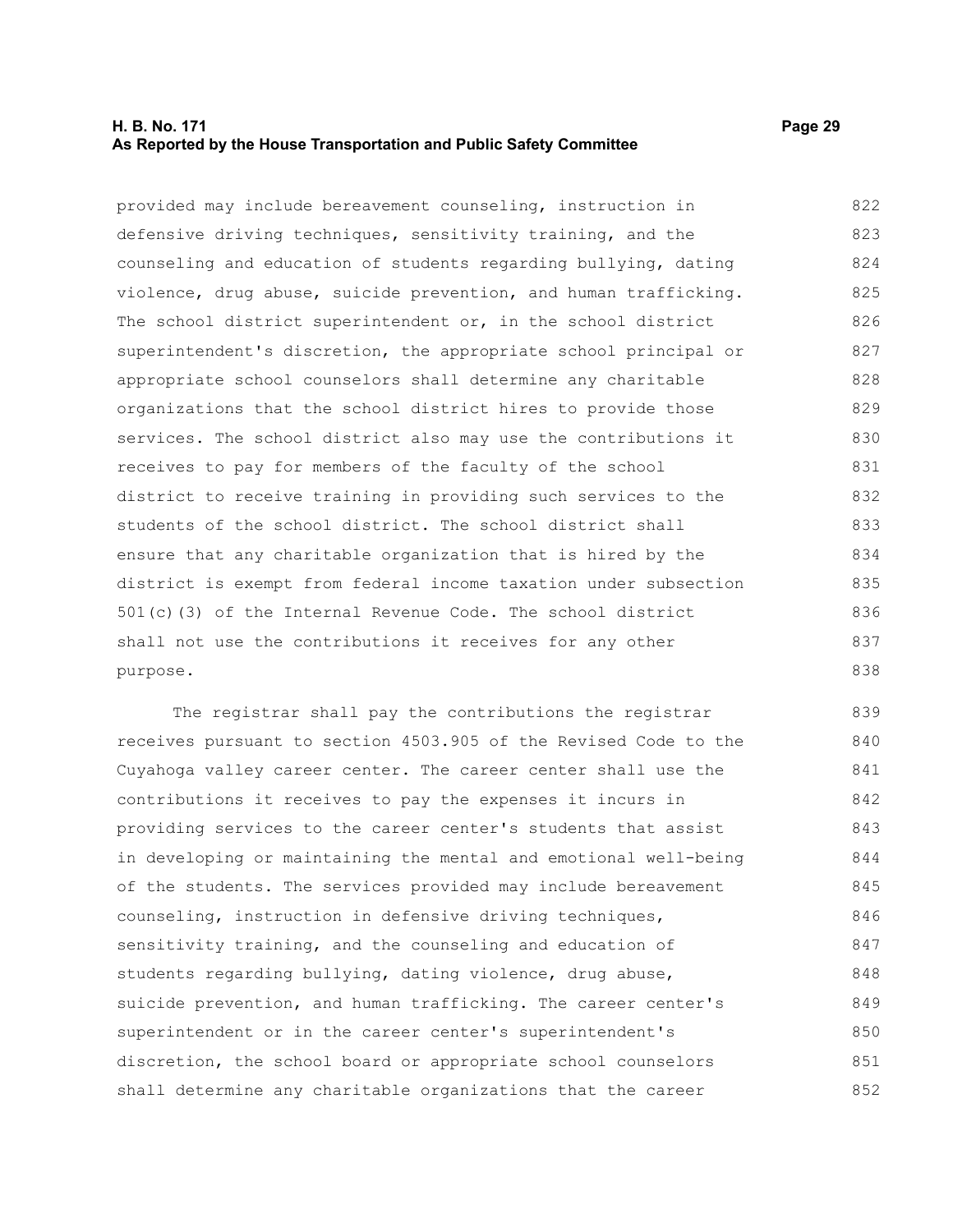#### **H. B. No. 171 Page 30 As Reported by the House Transportation and Public Safety Committee**

center hires to provide those services. The career center also may use the contributions it receives to pay for members of the faculty of the career center to receive training in providing such services to the students of the career center. The career center shall ensure that any charitable organization that is hired by the career center is exempt from federal income taxation under subsection 501(c)(3) of the Internal Revenue Code. The career center shall not use the contributions it receives for any other purpose. 853 854 855 856 857 858 859 860 861

The registrar shall pay the contributions the registrar receives pursuant to section 4503.906 of the Revised Code to the Stow-Munroe Falls city school district. The school district shall not use the contributions it receives for any political purpose.

The registrar shall pay the contributions the registrar receives pursuant to section 4503.907 of the Revised Code to the Twinsburg city school district. The school district shall not use the contributions it receives for any political purpose.

The registrar shall pay the contributions the registrar receives pursuant to section 4503.908 of the Revised Code to St. Xavier high school located in Springfield township in Hamilton county. The school shall use fifty per cent of the contributions it receives to provide tuition assistance to its students. The school shall use the remaining fifty per cent to pay the expenses it incurs in providing services to the school's students that assist in developing or maintaining the mental and emotional well-being of the students. The services provided may include bereavement counseling, instruction in defensive driving techniques, sensitivity training, and the counseling and education of students regarding bullying, dating violence, drug 871 872 873 874 875 876 877 878 879 880 881 882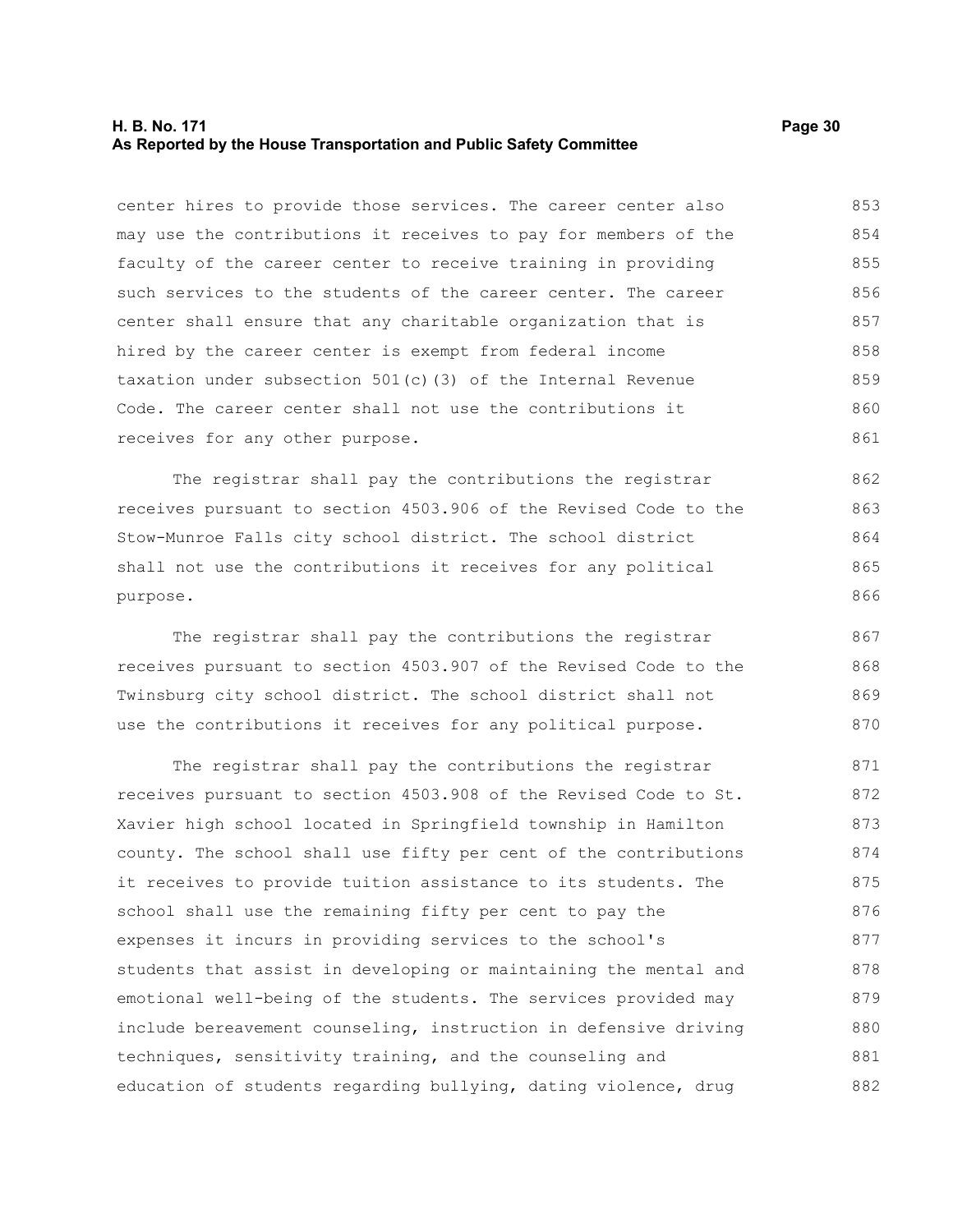#### **H. B. No. 171 Page 31 As Reported by the House Transportation and Public Safety Committee**

abuse, suicide prevention, and human trafficking. As a part of providing such services, the school may pay for members of the faculty of the school to receive training in providing those services. The school principal or, in the school principal's discretion, appropriate school counselors shall determine any charitable organizations that the school hires to provide those services. The school shall ensure that any such charitable organization is exempt from federal income taxation under subsection 501(c)(3) of the Internal Revenue Code. The school shall not use the contributions it receives for any other purpose. 883 884 885 886 887 888 889 890 891 892 893

The registrar shall pay the contributions the registrar receives pursuant to section 4503.909 of the Revised Code to the Grandview Heights city school district, which shall use the contributions for its gifted programs and special education and related services.

The registrar shall pay the contributions received pursuant to section 4503.92 of the Revised Code to support our troops, incorporated, a national nonprofit corporation, which shall use those contributions in accordance with its articles of incorporation and for the benefit of servicemembers of the armed forces of the United States and their families when they are in financial need. 899 900 901 902 903 904 905

The registrar shall pay the contributions received pursuant to section 4503.931 of the Revised Code to healthy New Albany, which shall use the contributions for its community programs, events, and other activities.

The registrar shall pay the contributions the registrar receives pursuant to section 4503.932 of the Revised Code to habitat for humanity of Ohio, inc., which shall use the 910 911 912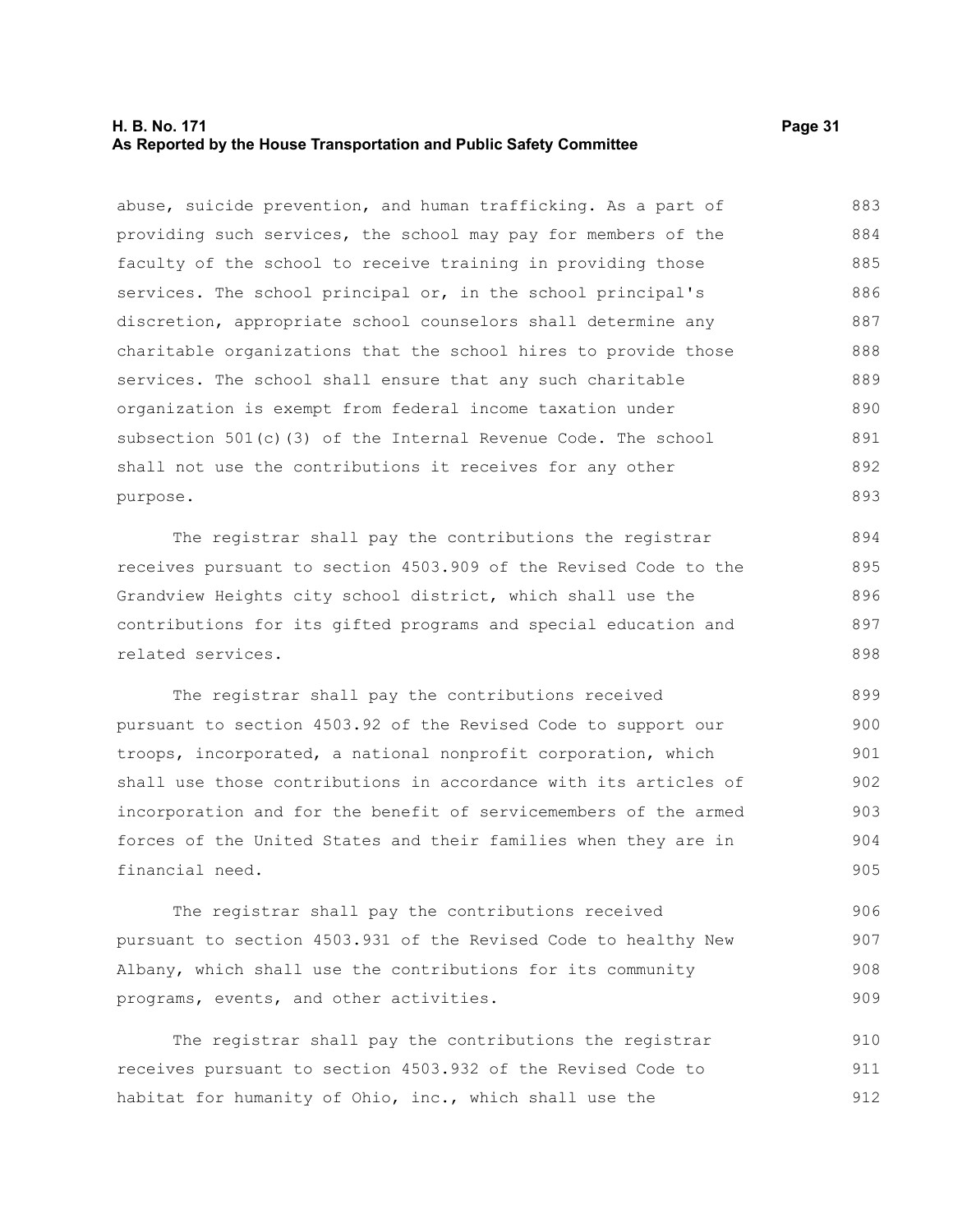houses.

contributions for its projects related to building affordable 913

The registrar shall pay the contributions the registrar receives pursuant to section 4503.94 of the Revised Code to the Michelle's leading star foundation, which shall use the money solely to fund the rental, lease, or purchase of the simulated driving curriculum of the Michelle's leading star foundation by boards of education of city, exempted village, local, and joint vocational school districts. 915 916 917 918 919 920 921

The registrar shall pay the contributions the registrar receives pursuant to section 4503.941 of the Revised Code to the Ohio chapter international society of arboriculture, which shall use the money to increase consumer awareness on the importance of proper tree care and to raise funds for the chapter's educational efforts. 922 923 924 925 926 927

The registrar shall pay the contributions received pursuant to section 4503.942 of the Revised Code to zero, the end of prostate cancer, incorporated, a nonprofit organization, which shall use those contributions to raise awareness of prostate cancer, to support research to end prostate cancer, and to support prostate cancer patients and their families. 928 929 930 931 932 933

The registrar shall pay the contributions the registrar receives pursuant to section 4503.944 of the Revised Code to the eastern European congress of Ohio, which shall use the contributions for charitable and educational purposes. 934 935 936 937

The registrar shall pay the contributions the registrar receives pursuant to section 4503.945 of the Revised Code to the Summit metro parks foundation, which shall use the money in support of the Summit county metro parks. 938 939 940 941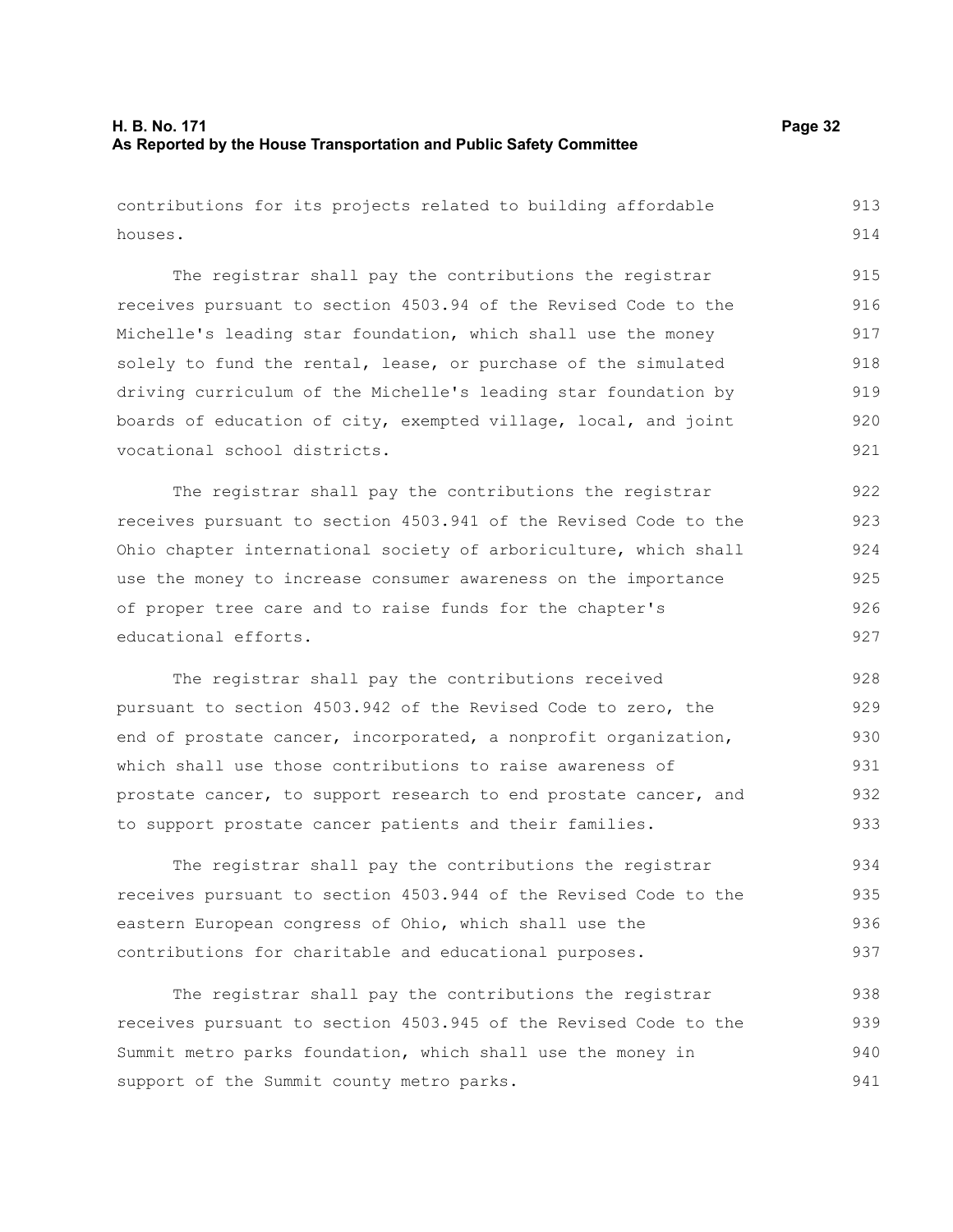#### **H. B. No. 171 Page 33 As Reported by the House Transportation and Public Safety Committee**

The registrar shall pay the contributions the registrar receives pursuant to section 4503.951 of the Revised Code to the Cincinnati city school district. 942 943 944

The registrar shall pay the contributions the registrar receives pursuant to section 4503.952 of the Revised Code to Hawken school located in northeast Ohio. The school shall use fifty per cent of the contributions it receives to provide tuition assistance to its students. The school shall use the remaining fifty per cent to pay the expenses it incurs in providing services to the school's students that assist in developing or maintaining the mental and emotional well-being of the students. The services provided may include bereavement counseling, instruction in defensive driving techniques, sensitivity training, and the counseling and education of students regarding bullying, dating violence, drug abuse, suicide prevention, and human trafficking. As a part of providing such services, the school may pay for members of the faculty of the school to receive training in providing those services. The school principal or, in the school principal's discretion, appropriate school counselors shall determine any charitable organizations that the school hires to provide those services. The school shall ensure that any such charitable organization is exempt from federal income taxation under subsection 501(c)(3) of the Internal Revenue Code. The school shall not use the contributions it receives for any other purpose. 945 946 947 948 949 950 951 952 953 954 955 956 957 958 959 960 961 962 963 964 965 966 967

The registrar shall pay the contributions the registrar receives pursuant to section 4503.953 of the Revised Code to Gilmour academy located in the municipal corporation of Gates Mills. The school shall use fifty per cent of the contributions it receives to provide tuition assistance to its students. The 968 969 970 971 972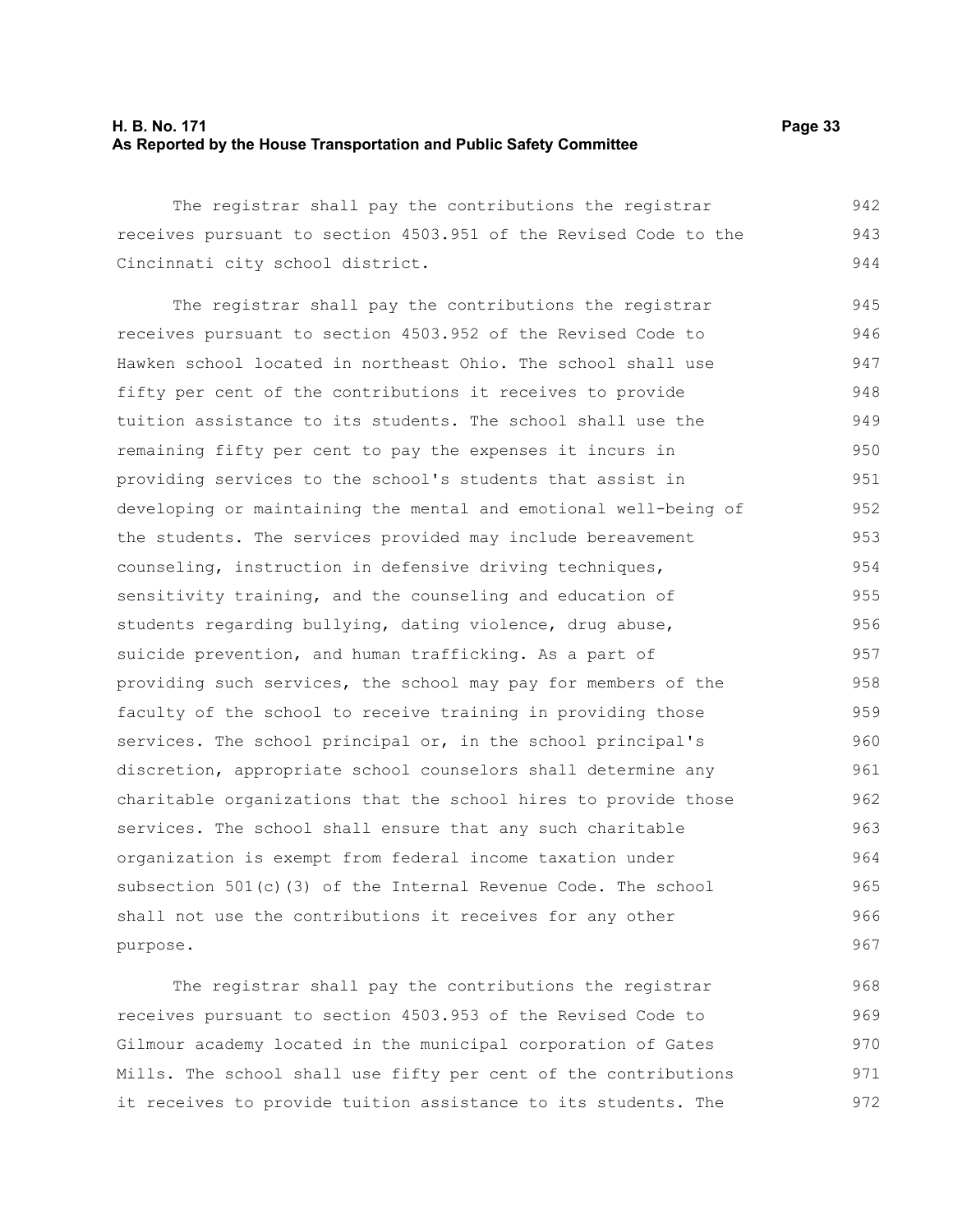#### **H. B. No. 171 Page 34 As Reported by the House Transportation and Public Safety Committee**

school shall use the remaining fifty per cent to pay the expenses it incurs in providing services to the school's students that assist in developing or maintaining the mental and emotional well-being of the students. The services provided may include bereavement counseling, instruction in defensive driving techniques, sensitivity training, and the counseling and education of students regarding bullying, dating violence, drug abuse, suicide prevention, and human trafficking. As a part of providing such services, the school may pay for members of the faculty of the school to receive training in providing those services. The school principal or, in the school principal's discretion, appropriate school counselors shall determine any charitable organizations that the school hires to provide those services. The school shall ensure that any such charitable organization is exempt from federal income taxation under subsection 501(c)(3) of the Internal Revenue Code. The school shall not use the contributions it receives for any other purpose. 973 974 975 976 977 978 979 980 981 982 983 984 985 986 987 988 989 990

The registrar shall pay the contributions the registrar receives pursuant to section 4503.954 of the Revised Code to University school located in the suburban area near the municipal corporation of Cleveland. The school shall use fifty per cent of the contributions it receives to provide tuition assistance to its students. The school shall use the remaining fifty per cent to pay the expenses it incurs in providing services to the school's students that assist in developing or maintaining the mental and emotional well-being of the students. The services provided may include bereavement counseling, instruction in defensive driving techniques, sensitivity training, and the counseling and education of students regarding bullying, dating violence, drug abuse, suicide prevention, and 991 992 993 994 995 996 997 998 999 1000 1001 1002 1003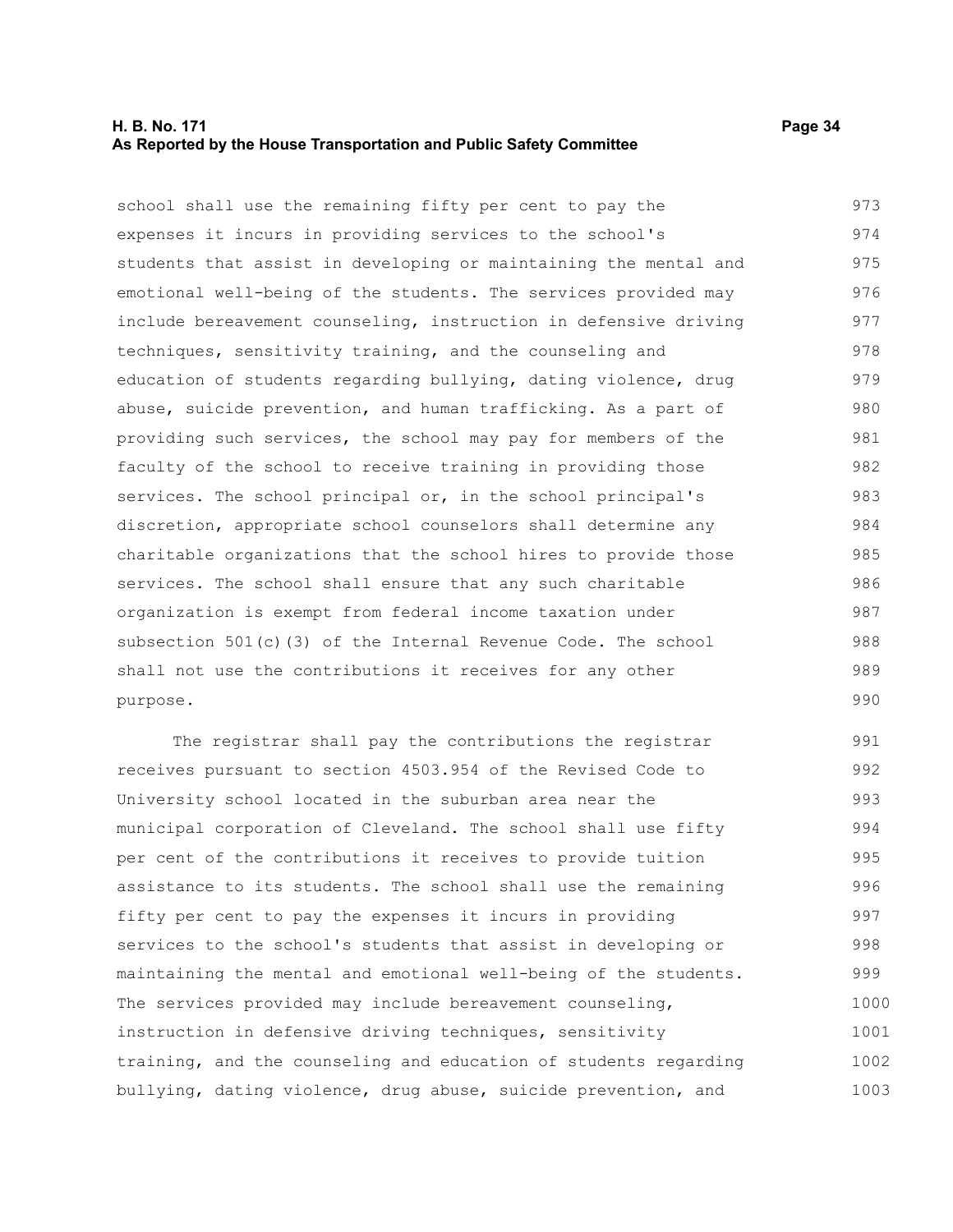#### **H. B. No. 171 Page 35 As Reported by the House Transportation and Public Safety Committee**

human trafficking. As a part of providing such services, the school may pay for members of the faculty of the school to receive training in providing those services. The school principal or, in the school principal's discretion, appropriate school counselors shall determine any charitable organizations that the school hires to provide those services. The school shall ensure that any such charitable organization is exempt from federal income taxation under subsection 501(c)(3) of the Internal Revenue Code. The school shall not use the contributions it receives for any other purpose. 1004 1005 1006 1007 1008 1009 1010 1011 1012 1013

The registrar shall pay the contributions the registrar receives pursuant to section 4503.955 of the Revised Code to Saint Albert the Great school located in North Royalton. The school shall use fifty per cent of the contributions it receives to provide tuition assistance to its students. The school shall use the remaining fifty per cent to pay the expenses it incurs in providing services to the school's students that assist in developing or maintaining the mental and emotional well-being of the students. The services provided may include bereavement counseling, instruction in defensive driving techniques, sensitivity training, and the counseling and education of students regarding bullying, dating violence, drug abuse, suicide prevention, and human trafficking. As a part of providing such services, the school may pay for members of the faculty of the school to receive training in providing those services. The school principal or, in the school principal's discretion, appropriate school counselors shall determine any charitable organizations that the school hires to provide those services. The school shall ensure that any such charitable organization is exempt from federal income taxation under subsection 501(c)(3) of the Internal Revenue Code. The school 1014 1015 1016 1017 1018 1019 1020 1021 1022 1023 1024 1025 1026 1027 1028 1029 1030 1031 1032 1033 1034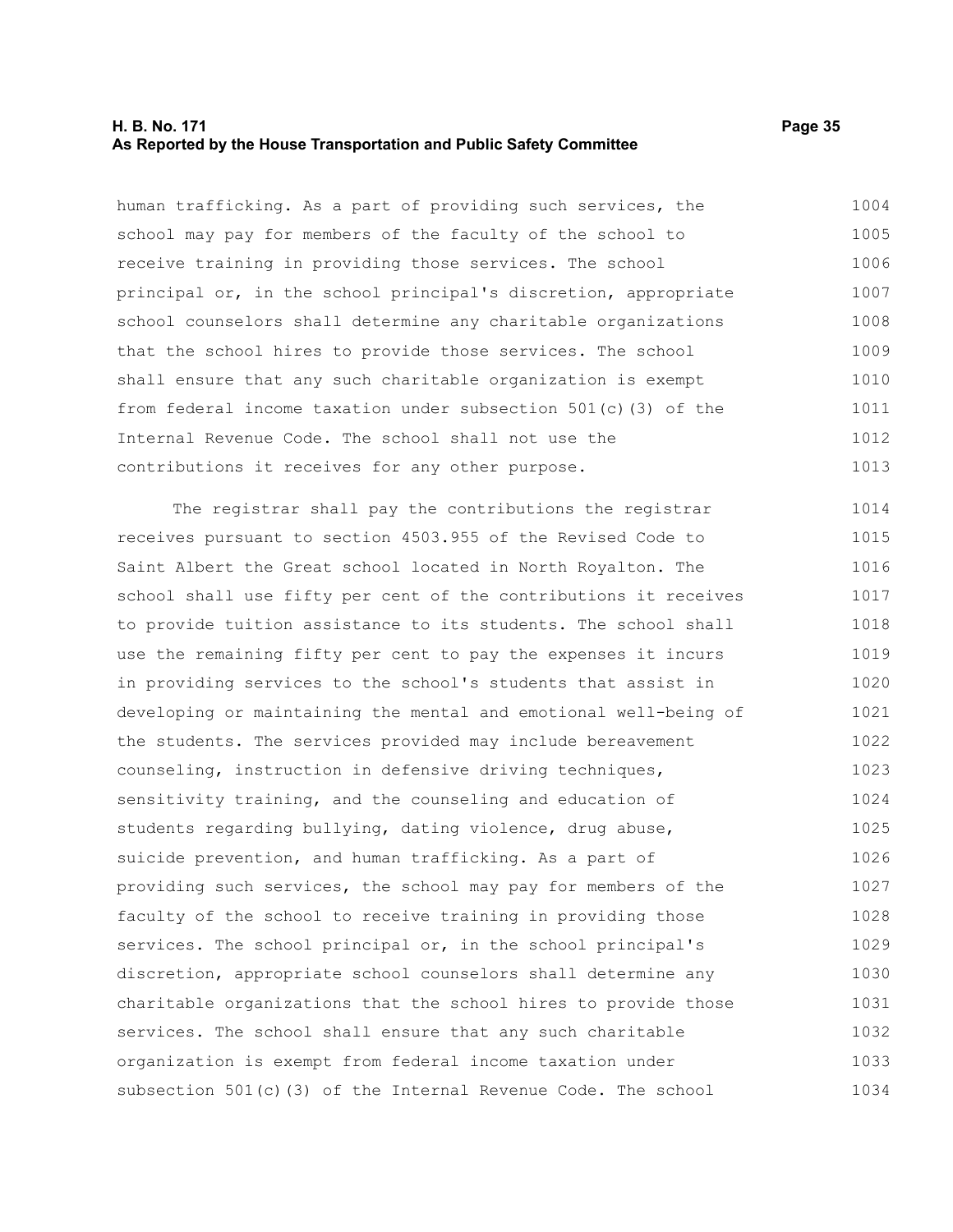shall not use the contributions it receives for any other purpose. 1035 1036

The registrar shall pay the contributions the registrar receives pursuant to section 4503.956 of the Revised Code to the Liberty Center local school district, which shall use the contributions for its gifted programs and special education and related services. 1037 1038 1039 1040 1041

The registrar shall pay the contributions the registrar receives pursuant to section 4503.957 of the Revised Code to John F. Kennedy Catholic school located in Warren. The school shall not use the contributions it receives for any political purpose. 1042 1043 1044 1045 1046

The registrar shall pay the contributions the registrar receives pursuant to section 4503.958 of the Revised Code to Elder high school located in the municipal corporation of Cincinnati. The school shall use fifty per cent of the contributions it receives to provide tuition assistance to its students, twenty-five per cent of the contributions to benefit arts and enrichment at the school, and twenty-five per cent of the contributions to benefit athletics at the school. 1047 1048 1049 1050 1051 1052 1053 1054

The registrar shall pay the contributions the registrar receives pursuant to section 4503.961 of the Revised Code to Fairfield senior high school located in the municipal corporation of Fairfield. The high school shall not use the contributions for any political purpose. 1055 1056 1057 1058 1059

The registrar shall pay the contributions the registrar receives pursuant to section 4503.962 of the Revised Code to Hamilton high school located in the municipal corporation of Hamilton. The high school shall not use the contributions for 1060 1061 1062 1063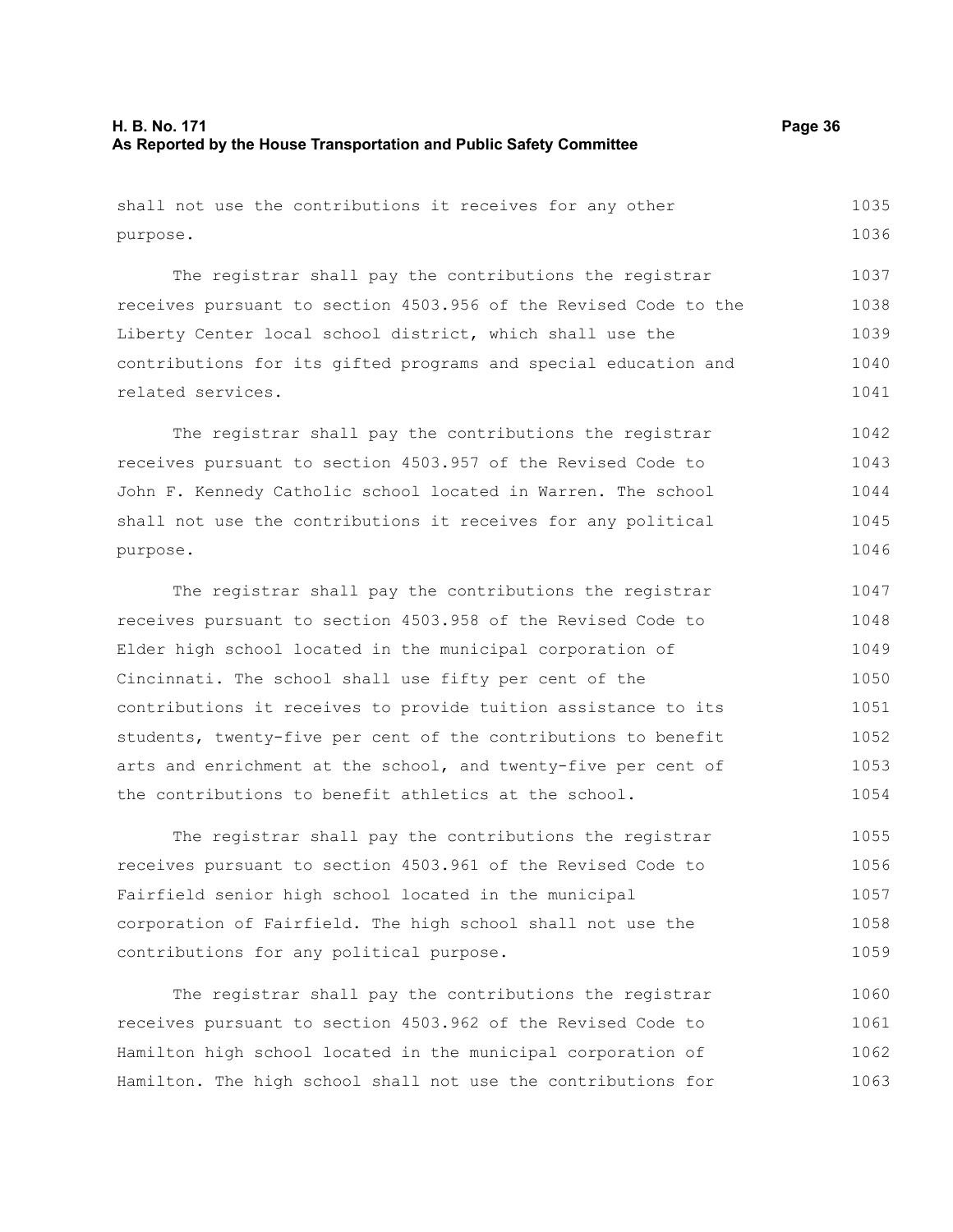### **H. B. No. 171 Page 37 As Reported by the House Transportation and Public Safety Committee**

any political purpose.

The registrar shall pay the contributions the registrar receives pursuant to section 4503.963 of the Revised Code to Ross high school located in Ross township in Butler county. The high school shall not use the contributions for any political purpose. 1065 1066 1067 1068 1069

The registrar shall pay the contributions the registrar receives pursuant to section 4503.97 of the Revised Code to the friends of united Hatzalah of Israel, which shall use the money to support united Hatzalah of Israel, which provides free emergency medical first response throughout Israel. 1070 1071 1072 1073 1074

The registrar shall pay the contributions the registrar receives pursuant to section 4503.98 of the Revised Code to the Westerville parks foundation to support the programs and activities of the foundation and its mission of pursuing the city of Westerville's vision of becoming "A City Within A Park." 1075 1076 1077 1078 1079

(C) All investment earnings of the license plate contribution fund shall be credited to the fund. Not later than the first day of May of every year, the registrar shall distribute to each entity described in division (B) of this section the investment income the fund earned the previous calendar year. The amount of such a distribution paid to an entity shall be proportionate to the amount of money the entity received from the fund during the previous calendar year. 1080 1081 1082 1083 1084 1085 1086 1087

 **Sec. 4503.578.** (A) The owner or lessee of any passenger car, noncommercial motor vehicle, recreational vehicle, or other vehicle of a class approved by the registrar of motor vehicles may apply to the registrar for the registration of the vehicle and issuance of "Keep Ohio Beautiful" license plates. 1088 1089 1090 1091 1092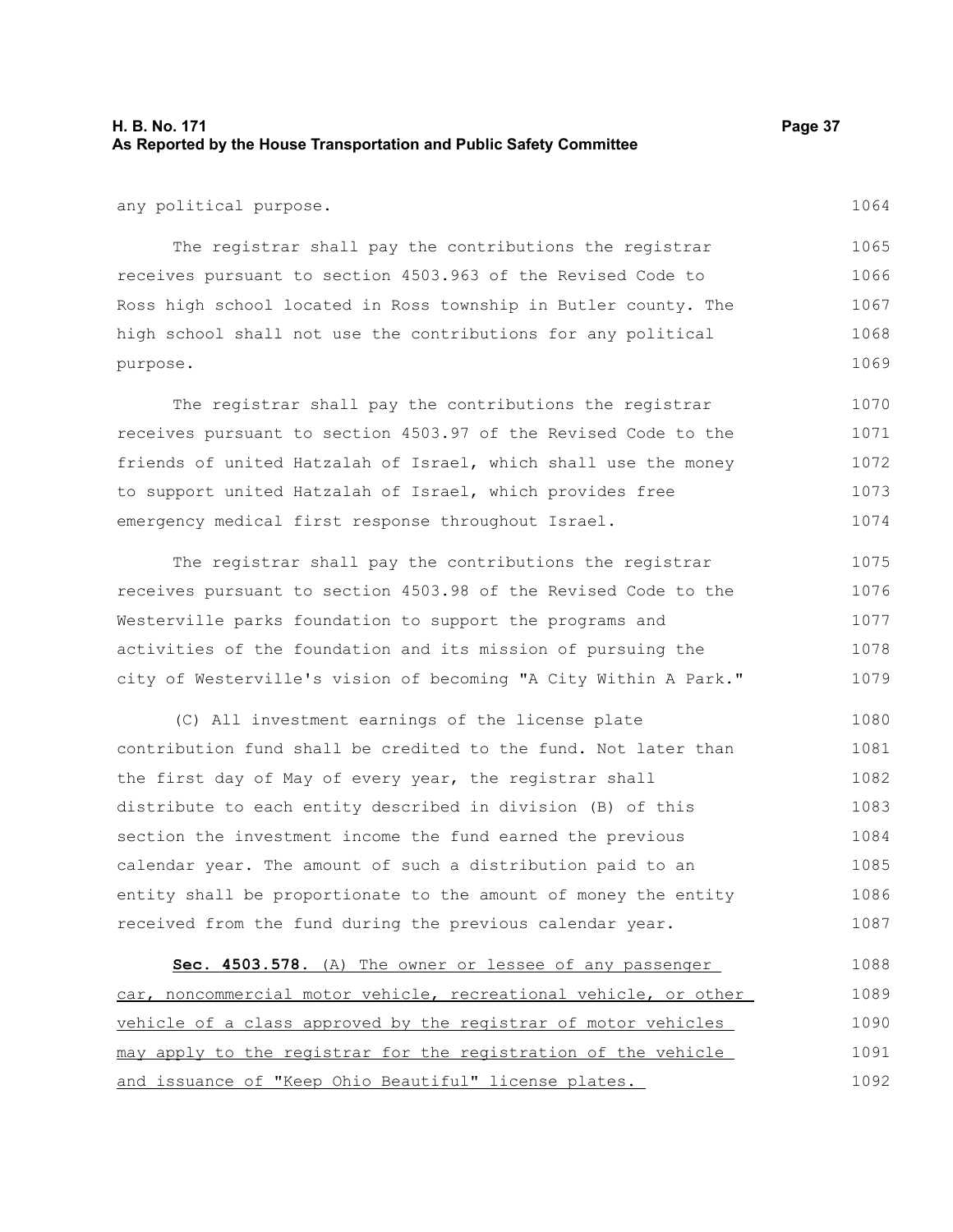## **H. B. No. 171 Page 38 As Reported by the House Transportation and Public Safety Committee**

| The application may be combined with a request for a                   | 1093 |
|------------------------------------------------------------------------|------|
| special reserved license plate under section 4503.40 or 4503.42        | 1094 |
| of the Revised Code. Upon receipt of the completed application         | 1095 |
| and compliance by the applicant with divisions (B) and (C) of          | 1096 |
| this section, the registrar shall issue to the applicant the           | 1097 |
| appropriate vehicle registration and a set of "Keep Ohio               | 1098 |
| Beautiful" license plates and a validation sticker, or a               | 1099 |
| validation sticker alone when required by section 4503.191 of          | 1100 |
| the Revised Code.                                                      | 1101 |
| In addition to the letters and numbers ordinarily                      | 1102 |
| inscribed on the license plates, "Keep Ohio Beautiful" license         | 1103 |
| plates shall display an appropriate logo and words selected by         | 1104 |
| representatives of keep Ohio beautiful, incorporated, and that         | 1105 |
| are approved by the registrar. "Keep Ohio Beautiful" license           | 1106 |
| <u>plates shall display county identification stickers that </u>       | 1107 |
| identify the county of registration as required under section          | 1108 |
| 4503.19 of the Revised Code.                                           | 1109 |
| (B) "Keep Ohio Beautiful" license plates and a validation              | 1110 |
| sticker, or validation sticker alone, shall be issued upon             | 1111 |
| receipt of an application for registration of a motor vehicle          | 1112 |
| under this section; payment of the regular license tax as              | 1113 |
| prescribed under section 4503.04 of the Revised Code, any              | 1114 |
| <u>applicable motor vehicle license tax levied under Chapter 4504.</u> | 1115 |
| of the Revised Code, any applicable additional fee prescribed by       | 1116 |
| section 4503.40 or 4503.42 of the Revised Code, an additional          | 1117 |
| administrative fee of ten dollars, and a contribution as               | 1118 |
| provided in division (C)(1) of this section; and compliance with       | 1119 |
| all other applicable laws relating to the registration of motor        | 1120 |
| <u>vehicles.</u>                                                       | 1121 |
| (C)(1) For each application for registration and                       | 1122 |